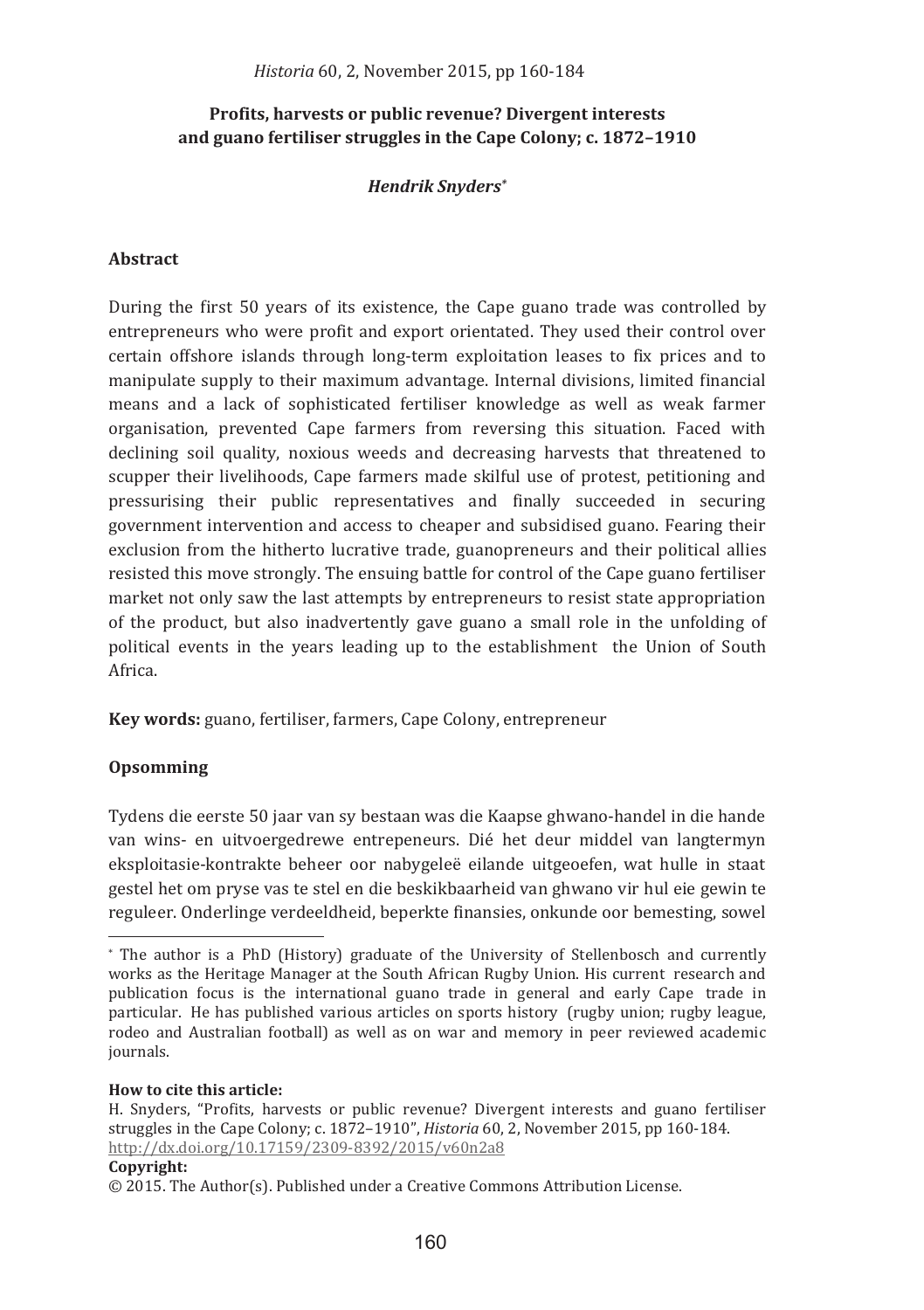as gebrekkige samewerking, het aanvanklik gekoördineerde optrede deur die Kaapse boere in die wiele gery. Met die grondgehalte wat egter algaande verswak het, skadelike onkruid en kwynende oeste wat hul brood en botter bedreig het, het Kaapse boere deur middel van die vernuftige gebruik van protes, petisies en druk op hul openbare verteenwoordigers, uiteindelik daarin geslaag om die regering te noop om in te gryp, en sodoende toegang tot goedkoop, gesubsidieërde ghwano verkry. Die "ghwanopreneurs" en hul politieke bondgenote, wie se aandeel in dié winsgewende handel daardeur in gedrang gekom het, het dit heftig teengestaan. Die daaropvolgende stryd om beheer oor die Kaapse ghwano bemestingsmark was nie net tekenend van die entrepeneurs se laaste pogings om staatstoe-eiening van die produk te beveg nie, maar het ook 'n klein rolletije aan ghwano toegeken in die politieke gebeure wat Suid-Afrika se Uniewording voorafgegaan het.

Sleutelwoorde: ghwano: bemesting: boere: Kaapkolonie: entrepreneur.

### **Introduction**

The development of a culture of fertiliser-usage and concomitantly the existence of a significant fertiliser market was a late development in the economic history of the Cape Colony. As far back as 1800, William Duckitt, the Cape's first agricultural expert, upon observing a quantity of manure lying exposed to the atmosphere commented that such a situation was "on the whole not very desirable for a farm".<sup>1</sup> This situation was not much different by the time the British took over political control of the Cape from the Dutch six years later. According to Jeffries, Commissary De Mist, the Dutch representative, handed over a colony that did not have a strong fertiliser tradition. and was struggling to achieve food security.<sup>2</sup>

These two factors, Van Zyl suggests, were not only indivisibly linked but also largely explained the persistent struggle of nineteenth-century Cape grain (wheat, barley and oats) farmers to produce an adequate surplus.<sup>3</sup> Optimising available land use therefore became an early British priority.<sup>4</sup> Ensuring greater food security and concomitantly commercialising Cape agriculture was, however, a process fraught with difficulties punctuated by the struggle of local farmers for access to cheap guano fertiliser (birds' dung) and that of local business men for zero price-control over the sale of the product from the mid-nineteenth to the early twentieth century. In addition to struggling against declining soil quality, weed infestation and a lack of

<sup>&</sup>lt;sup>1</sup> C.A. Jurgens, "A Look into the Future", *Journal of the Fertilizer Association of South Africa*, 2, 1972, p 23.

<sup>&</sup>lt;sup>2</sup> K.M. Jeffries (ed.), The Memorandum of Commissary J.A. de Mist, containing Recommendations for the Form and Administration of Government at the Cape of Good Hope, 1802 (Van Riebeeck Society, Cape Town, 1920).

<sup>&</sup>lt;sup>3</sup> D. van Zvl. "Die Geskiedenis van die Graanbou in die Kaapkolonie. 1795–1826". Archives Year Book for South African History, 27 (Government Printer, Pretoria, 1968).

<sup>&</sup>lt;sup>4</sup> R. Ross, "Emancipations and the Economy of the Cape Colony", p 132, available at <https://www.openacces.leidenuniv.nl/bitstream/1887/4235/1/1246876\_067.pdf> (Accessed 20 September 2008).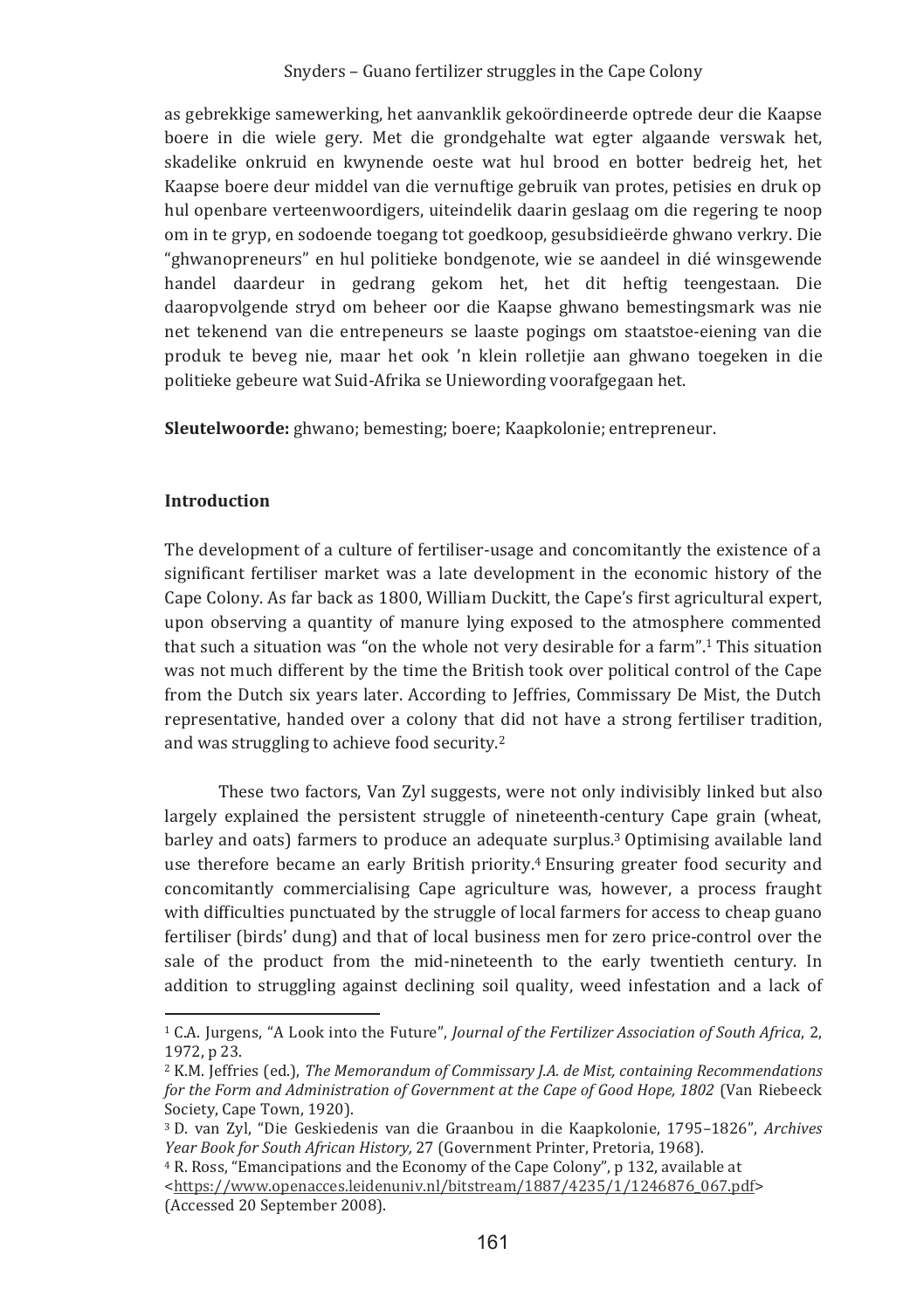sufficient fertilisers to restore the fertility of the available land, they also had to contend with negative market forces such as low prices and competition from foreign imports. The biophysical environment therefore became a major player in the shaping not only of the history of Cape grain and wine cultivation but, also of the larger economic and political history of the colony.<sup>5</sup>

This article traces the battle between Cape farmers and merchants on the issue of free or subsidised guano against the background of various agricultural challenges such as declining soil quality, proliferation of noxious weeds and other issues of fertiliser supply.

### Geophysical challenges of nineteenth-century Cape farming

A colonial government survey undertaken in 1840, three years before the beginning of the Cape guano (birds' dung) trade, to asses the quality of Crown land in the colony, indicated that an estimated 14 million hectares of the was "rocky, mountainous, sterile or inaccessible". This land needed some form of fertilisation.<sup>6</sup> Furthermore. practically all productive farming land in the colony (which translated into 43 million acres or three-fifths of the available land), was already in the possession of private individuals. The remaining land, due to its location and the prevailing geotechnical conditions, was land that "nobody sought"7 simply because of its unsuitability for both intensive agriculture and stock farming.<sup>8</sup> Furthermore, the Cape Colony's Mediterranean-type climate has always been a landscape "susceptible to land degradation, perhaps even desertification".9

However, this does not mean that soil quality alone is a guarantee of agricultural success. Indeed, Fourie and Von Fintel, albeit in a different context, suggest that the possession of certain agricultural skills, especially in the field of viticulture, is equally important. Wheat farming for example, which "utilises more generic knowledge and farming skills, especially in the secondary production processes of flour and bread making", also has certain specific requirements.<sup>10</sup> The majority of Cape farmers, however, lacked a sophisticated knowledge of both the

<sup>&</sup>lt;sup>5</sup> M.A. Schnurr. "Cotton as a Calamitous Commodity: The Politics of Agricultural Failure in Natal and Zululand, 1844-1933", Departmental Paper, International Development Studies, (Dalhousie University, Halifax, 2000), p 3.

<sup>&</sup>lt;sup>6</sup> A.J. Christopher, "Land Policy in Southern Africa during the Nineteenth Century", Zambezia, 2.1.1971.p 40.

<sup>7</sup> T. Kirk. 'The Cape Economy and the Expropriation of the Kat River Settlement, 1846–53", in S. Marks and A. Atmore (eds), *Economy and Society in Pre-industrial South Africa* (Longman, London, 1980), p 238.

<sup>&</sup>lt;sup>8</sup> K. Brown, "Agriculture in the Natural World: Progressivism, Conservation and the State: The Case of the Cape Colony in the Late 19th and Early 20th Centuries", Kronos, 29, 2003, pp 109– 110.

<sup>&</sup>lt;sup>9</sup> M.E. Meadows. "Soil Erosion in the Swartland. Western Cape Province. South Africa: Implications of Past and Present Policy and Practice", *Environmental Science & Policy*, 6, 1, February 2003, pp 17-28.

<sup>&</sup>lt;sup>10</sup> I. Fourie and D. von Fintel. "Settler Skills and Colonial Development". Working Paper No. 213, University of Stellenbosch and University of Utrecht, March 2011, p 15.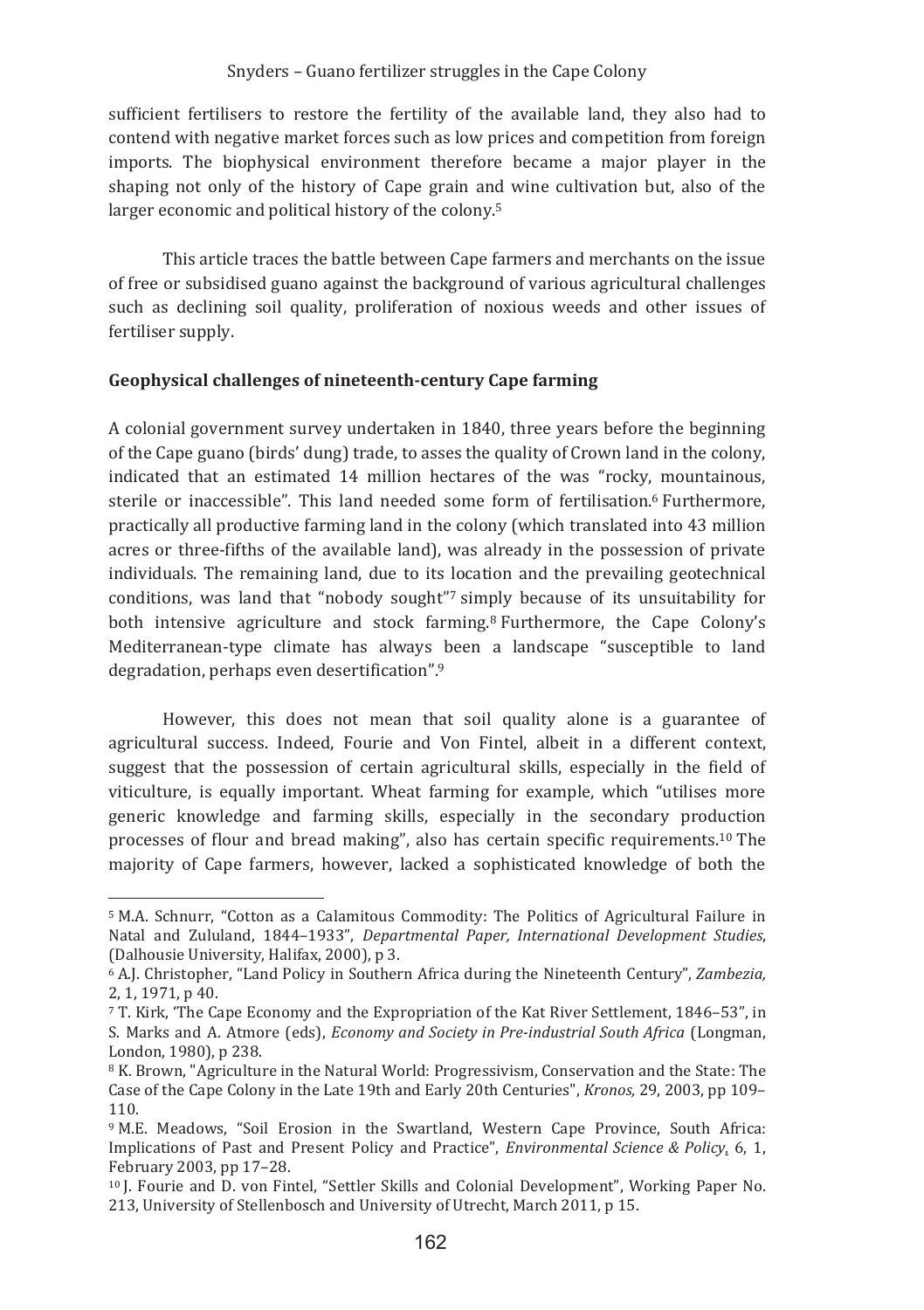efficacy and availability of fertilisers other than kraal manure, as is evident in the difficulty a local businessman, Thomas Ramsden, had to endure to profit from the sale of a load of guano which he collected from Malgas Island in Saldanha Bay in 1842.<sup>11</sup> In addition. Eastern Cape farmer. John Centrelives Chase noted that compound manures were generally unknown and that most farmers continued to use kraal manure for dressing their agricultural land.<sup>12</sup> These fairly representative observations contradict the assertion made by Robert Ross that farmers purchased guano with the compensation paid for freed slaves in an effort to achieve better productivity.<sup>13</sup> Indeed, a formal Cape fertiliser market did not exist at the beginning of the 1840s.

The ability of soil, one of the "initial factor endowments", to produce highvielding harvests is influenced by factors such as drought, water and nutrients. Furthermore, crop yield is also influenced by plant disease, insects, and climatic conditions such as frost, flash floods and wind. The significant absence of any of the endowments, according to Fourie and Van Fintel, often lies at the heart of the economic underdevelopment of an area.<sup>14</sup>

By the middle of the nineteenth century, most agricultural produce (wheat, grain, wine, etc.) was primarily grown in the western districts of the Cape Colony, and agriculture dominated the economy to the tune of 78 percent (78%) of the output. The pastoral economy, which was mostly located in the eastern districts, only accounted for 22 percent (22%). In specific terms the wheat harvest of 1855 totalled nearly one million bushels: grain more than 700 000; and barley nearly half a million bushels.<sup>15</sup> The bulk of this harvest was consumed domestically by the Cape population that totalled 267 096 at the time.<sup>16</sup> Cultivating wheat was particularly difficult in the lime soil of the Overberg district, in comparison to the sandy soil of the Swartland.<sup>17</sup> Moreover, repeated and widespread droughts rendered only small pockets of the colony suitable for cultivation without irrigation.

According to Grove, southern Africa suffered three major and devastating droughts (1821 to 1823; 1845 to 1857; and 1862 to 1863), all of which disrupted

<sup>&</sup>lt;sup>11</sup> Cape Archives Repository (hereafter KAB), Colonial Office (hereafter CO), 4020; 133, Collector of Customs - Governor, 26 December 1844.

<sup>&</sup>lt;sup>12</sup> J.C. Chase, *The Cape of Good Hope and the Eastern Province of Algoa Bay, with Statistics of the* Colony (Pelham Richardson, London, 1842), p 150.

 $13$  Ross. "Emancipations and the Economy of the Cape Colony", p 140.

<sup>&</sup>lt;sup>14</sup> Fourie and Von Fintel, "Settler Skills and Colonial Development", p 1.

<sup>&</sup>lt;sup>15</sup> R. Ross, "The Relative Importance of Exports and the Internal Market for the Agriculture of the Cape Colony, 1770-1855", Proceedings of the Symposium on the Quantification and Structure of the Import and Export and Long Distance Trade of Africa in the 19th Century (c. 1800-1913), St. Augustin, 3-6 January 1983, pp 248, 253.

<sup>&</sup>lt;sup>16</sup> G. Verhoef, L. Greyling and J. Mwamba, "Savings and Economic Growth: A Historical Analysis of the Relationship between Savings and Economic Growth in the Cape Colony Economy, 1850-1909", Munich Personal RePEc Archive (hereafter MPRA), 22 June 2013 at <http://mpra.ub.uni-muenchen.de/47819/> (Accessed 1 June 2015).

<sup>&</sup>lt;sup>17</sup> I. Wilson. "Rural Revolution: Wheat. Wool and Politics in the Overberg". Contree, 31. April 1992, p 3.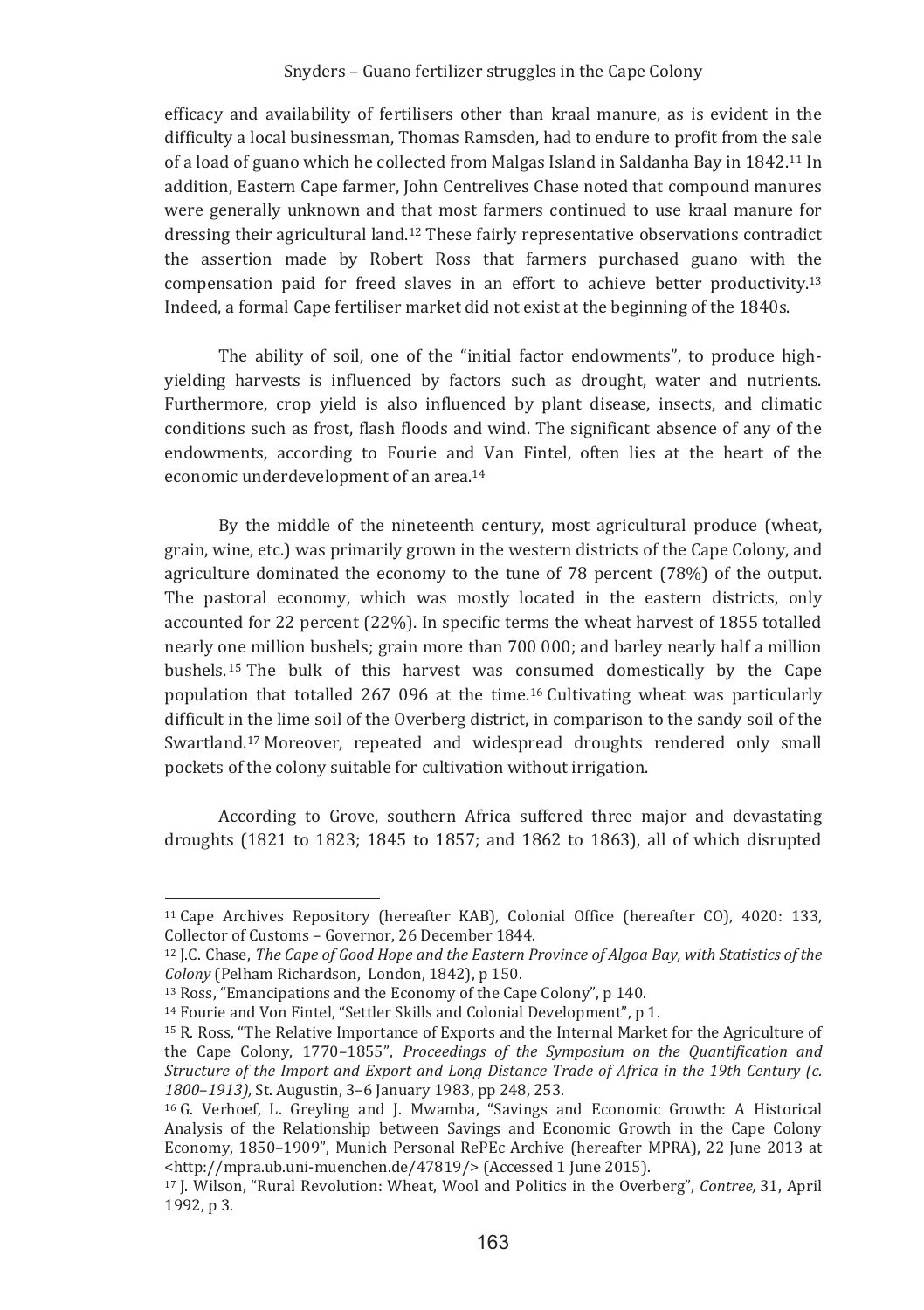both the local economies and the social fabric of the affected societies.<sup>18</sup> In addition. several less devastating, but equally disruptive calamities threatened the general livelihoods of the citizens of the Cape Colony. One notable instance was severe flooding and a drought in the summer of 1838 to 1839 that destroved a significant percentage of the wheat crop in the Boland and the Swellendam/George wheat belt. This reduced the season's grain harvest dramatically. The wine industry closer to Cape Town was only saved because the calamity hit at the beginning of the main grape harvesting period.<sup>19</sup> The 1846 drought on the other hand was not only "ferocious" and of biblical proportions but also left lasting impressions and images of "desiccation and death" on those who lived through it.<sup>20</sup> A combination of these disasters during the period 1861 to 1864, forced the Cape government to import 47 603 bushels of wheat; 269 467 barrels of flour; 954 bushels of barley; and 3 935 bushels of oats in order to feed the growing colonial population.<sup>21</sup> At various times natural disasters in combination with factors such as intensive competition and high inflation and production costs conspired to push the Cape colonial economy into recession and "trying times".<sup>22</sup>

The soil erosion and the loss of valuable topsoil that inevitably followed calamities such as these led to the dispersal of seeds and the proliferation of weeds such as jointed cactus, burr weed and prickly pear over a wide area. This meant that farmers in both the western and eastern districts of the colony not only had to compete "with the residual grasses for control of the soils and available water supplies" but also had to deal with more noxious plants such as the poisonous "gifblaar" which further reduced the carrying capacity of the available land and threatened animal farming. In the absence of substantial and sophisticated scientific knowledge about weed management, farmers combined rotational grazing and periods of fallowing in an attempt to minimise the negative economic impact of this environmental problem.<sup>23</sup> However, this did not always succeeded in mitigating the eroding effect of these constraining conditions on agricultural profits.<sup>24</sup>

<sup>&</sup>lt;sup>18</sup> R. Grove, "Scottish Missionaries, Evangelical Discourses and the Origins of Conservation Thinking in Southern Africa, 1820-1900", Journal of Southern African Studies, 15, 2, January 1989. n 175.

<sup>&</sup>lt;sup>19</sup> N. Worden, "Adjusting to Emancipation: Freed Slaves and Farmers in the mid-Nineteenth-Century South-Western Cape", in G. Wilmot,\*\* J. Simons and M. Simons (eds), The Angry Divide: Social and Economic History of the Western Cape (David Phillip, Cape Town and Johannesburg, 1989), p 34.

<sup>&</sup>lt;sup>20</sup> Grove, "Scottish Missionaries", p 175.

<sup>&</sup>lt;sup>21</sup> Official Publications of the Cape Colony (hereafter AMPT PUBS), CCP 2/2/1/2 C6: Printed Paper of the Legislative Council, Cape of Good Hope: Return specifying the quantities of wheat, flour, barley, and oats imported into this Colony from 1st January, 1861 to 31st December 1864, etc. (hereafter C6-1865).

<sup>&</sup>lt;sup>22</sup> A. Mabin. "The Underdevelopment of the Western Cape, 1850–1900", in Wilmot, Simons and Simons (eds), The Angry Divide, p 83.

<sup>&</sup>lt;sup>23</sup> K. Brown, "Poisonous Plants, Pastoral Knowledge and Perceptions of Environmental Change in South Africa, c. 1880-1940", Environment and History, 13, 3, August, 2007, p 326.

<sup>&</sup>lt;sup>24</sup> L. van Sittert, "The Seeds Blow about in Every Breeze: Noxious Weed Eradication in the Cape Colony, 1860-1909", Journal of Southern African Studies, 26, 4, December, 2000, p 662.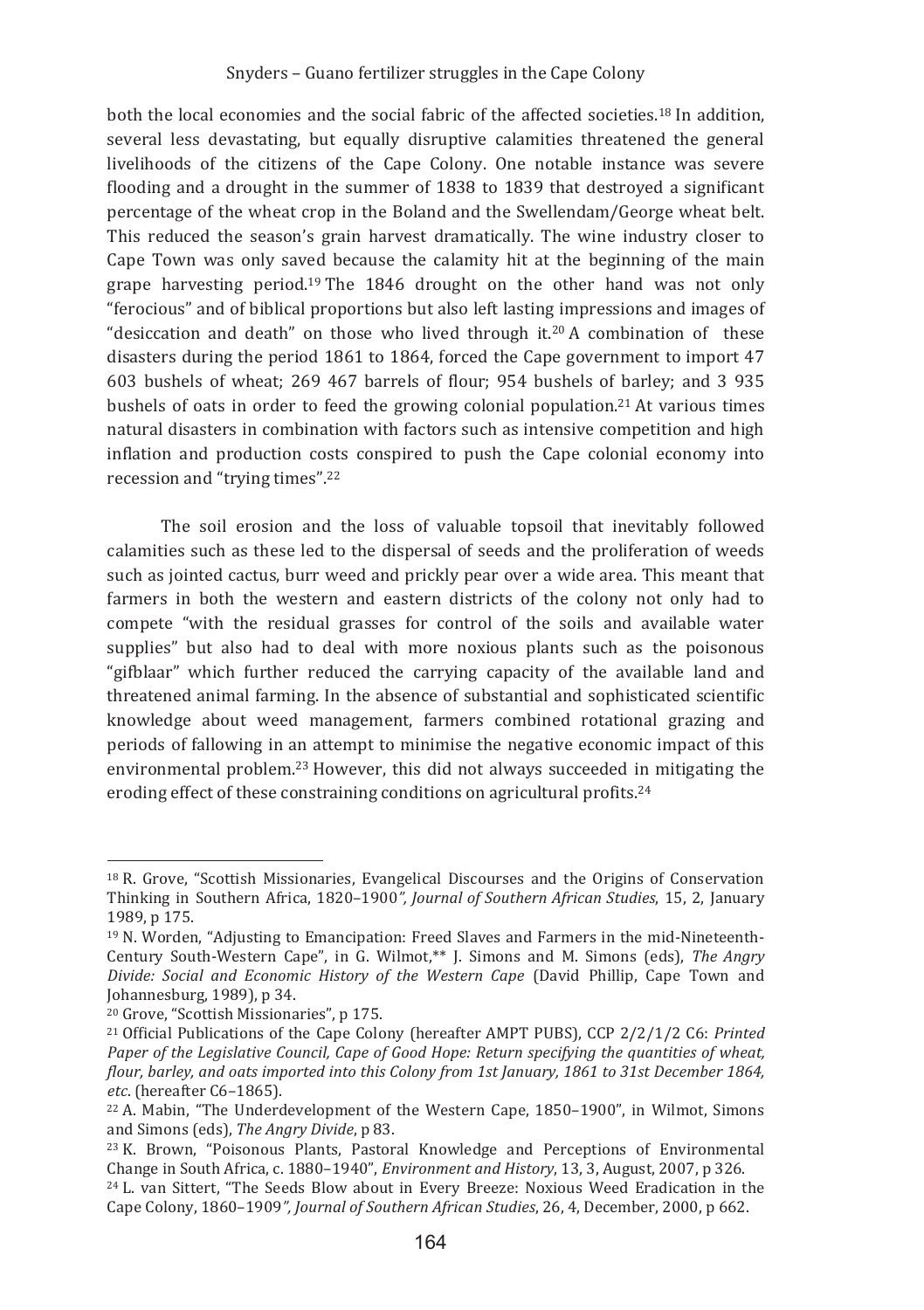Because of the challenges emanating from the geophysical environment and its debilitating effect on agricultural output, an acute need was strongly articulated for additional forms of fertilisation over and above the traditional use of kraal manure. At the South African International Exhibition (1855) held in Port Elizabeth, in response to I.W. Stroud's price-winning essay entitled "Agricultural Science and its Application to Conditions of the Colony", in which he strongly advocated the wider use of fertiliser in local agriculture, the awards committee noted: "We should like to have seen some samples of artificial manures, and were rather disappointed at finding none."25 This remark was quite revealing because at the time a small number of Cape-based guano suppliers such as Stephan & Co., Granger & Co., De Pass, Spence & Co. and Thomson, Watson & Co., were already trading in the colony. Over the period 1843 to 1861. through a combination of strategic buy-outs and take-overs, they succeeded in establishing monopoly control over both the Namibian and Cape offshore islands from which guano was imported.<sup>26</sup>

#### The evolution of the Cape guano market, 1843-1872

With the beginning of the guano trade from the coast of Angra Pequena and a number of offshore islands within the Cape's territorial waters in 1843, the colonial government promulgated Ordinance 4 of 1845 (the so-called "Guano Ordinance") to ensure the orderly exploitation of the resource in the areas under its jurisdiction. As a result, it derived a significant income through the selling of loading licences at £1 per ton for shipping from the various territorial islands along the West Coast, False Bay and Algoa Bay between the years from 1843 to 1845. Under this dispensation, most islands including those in the Bay of Angra Pequena, were scraped down to the rock and the guano collected, at an estimated value of more than £50 000, was exported to Europe and other parts of the world.<sup>27</sup> This revenue became a critical source of additional income for the colonial authorities and was inter alia used to create new infrastructure. From 1854, onwards this "fortunate addition" to the coffers also assisted in financing the implementation of representative government in the face of imperial budget cuts for the governance of the Colony.<sup>28</sup> Cape farmers and their agricultural needs featured nowhere in this equation.

Because of the finite and speculative nature of guano and the ensuing trade due to the migratory pattern of the guano birds (their seasonal departure and return to the islands) local businesses involved in guano collection were geared primarily towards servicing the Mauritian and European markets.<sup>29</sup> Not only were sales higher

<sup>&</sup>lt;sup>25</sup> E. Rosenthal, "The Story of Fison Albatross in South Africa", Unpublished manuscript, 1955, p 5.

<sup>&</sup>lt;sup>26</sup> KAB, AMPT PUBS, *Cape of Good Hope: Report of the Select Committee (SC)* on the Annexation of Ichaboe, A.11-1861 (Saul Solomon & Co., Cape Town): Testimony of R.P. Dobie, p 70.

<sup>&</sup>lt;sup>27</sup> H. Snyders, "Stinky and Smelly but Profitable: The Cape Guano Trade. c. 1843–1910. PhD dissertation, University of Stellenbosch, 2011, p 83.

<sup>&</sup>lt;sup>28</sup> KAB, CO 539, Treasury and Audit Office - Colonial Office: Statement of Revenue and Expenditure of the Colony of the Cape of Good Hope, 1845.

<sup>&</sup>lt;sup>29</sup> E. Rosenthal, *Stars and Stripes in Africa* (National Books, Cape Town, 1968), p 65.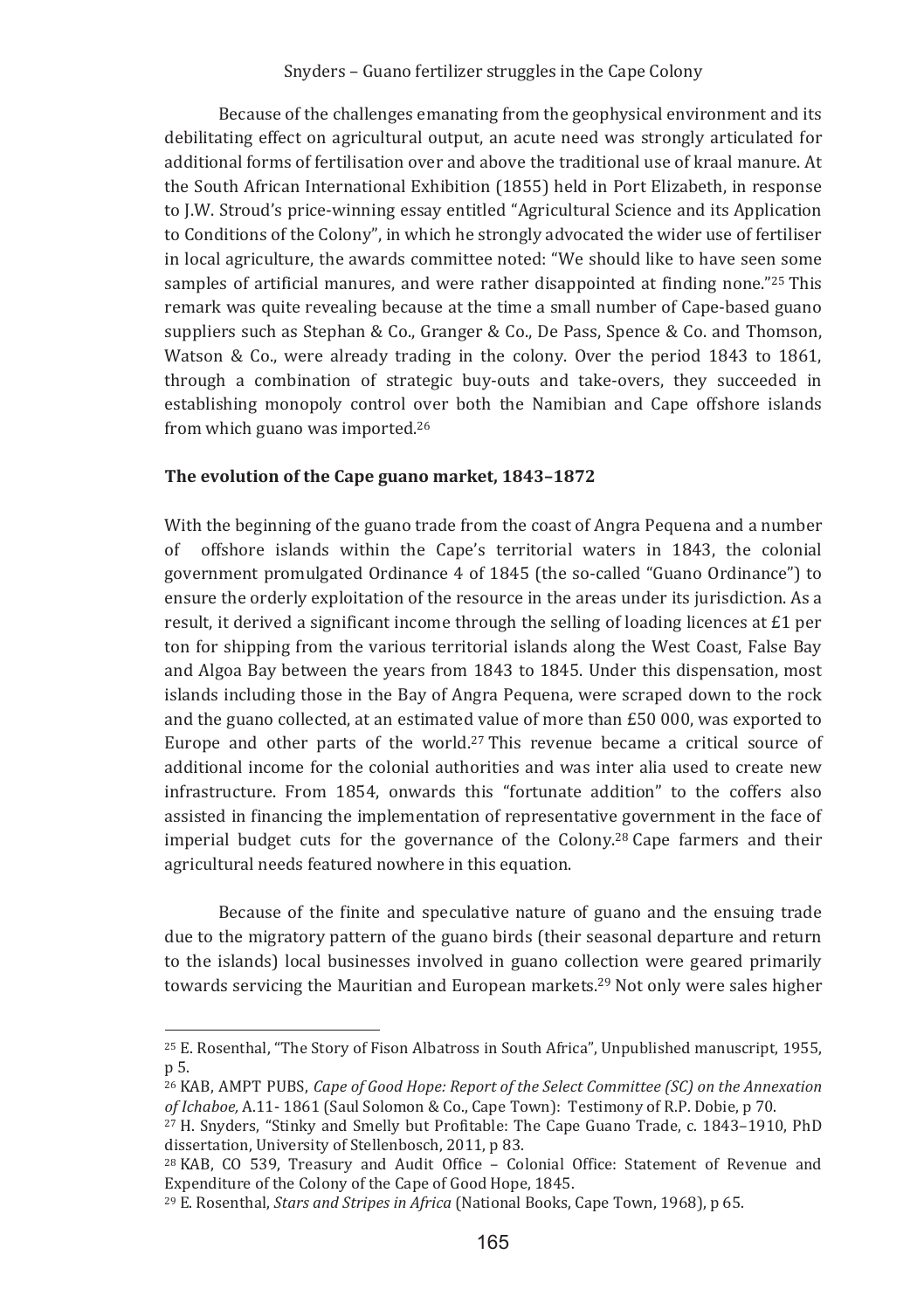in Mauritius than in Cape Town, but at a rate of 30s to 35s per ton, freight costs from Ichaboe to Mauritius, in comparison to Table Bay, were relatively cheap. In addition, at a potential net price of  $E6.14s$  per ton and a net gain of 18s.10d per ton, profits for exporting the fertiliser were far higher than selling guano locally.<sup>30</sup> It was therefore hardly surprising that local firms such as De Pass. Spence & Co., were unapologetic about their choice and displayed an attitude of wanting to have "nothing to do with the Cape Town market".<sup>31</sup> This situation remained unchanged even after 1861, when the colonial authorities decided to lease out the exploitation of the various guano islands within their jurisdiction, such as the West Coast islands (Malgas, Jutten, Vondeling, Bird Island and Dassen Island) to private businessmen. As a result, domestic guano prices remained high with local farmers unable to afford full access to the popular natural fertiliser. This was in contrast with the situation in the American antebellum South, where businessmen were ignored and treated as secondary to the planting culture.<sup>32</sup>

As a result of the continued challenges posed by the colony's changing geophysical conditions and the increasing difficulties encountered by Cape farmers. those with a commercial orientation began to use both natural and chemical fertilisers which came onto the local market in the intervening years, in an attempt to revitalise the available land for planting and to offset some of the damage caused by natural disasters, declining soil quality and noxious weeds. Although it is difficult to reconstruct the details of domestic use of guano for this period because of the lack of customs records, one can use verbal evidence from farmers to demonstrate that a local guano market existed for both chemical and natural fertilisers.<sup>33</sup> Among the small number of brands that were available to farmers were imported product labels such as De Pass Fertiliser. Framers Phosphate Powder and Lawes Fertiliser.<sup>34</sup> These were mainly supplied by businesses such as Stephan Brothers and De Pass, Spence & Co., who were among the main guano island leaseholders.

The opening of the Kimberley diamond fields from 1867 onwards, and the new mining communities that arose, created new market opportunities for businessmen and commercial farmers alike, especially those involved in the production and provision of staples like wheat and other commodities such as wine. This meant that business enterprises based in the Western and the Eastern Cape benefited. However, in no time the available opportunities generated conflict between commodity merchants on the one hand and farmers on the other. At the root of the tension were attempts by various traders, with the support of their parliamentary representatives

<sup>&</sup>lt;sup>30</sup> KAB, AMPT PUB, SC. A.30 -'99: Cape of Good Hope: Report of the Select Committee on the Workings of the Guano Islands, Testimony of Charles Curry, p 8.

<sup>31</sup> KAB, AMPT PUB, SC. A. 11-'61: Testimony of T. Boyce, p 12.

<sup>&</sup>lt;sup>32</sup> L. Schwelkart, "Antebellum Southern Bankers: Origins and Mobility", Business and Economic History, 14, 1985, p 79.

<sup>&</sup>lt;sup>33</sup> L. van Sittert. "Historical Reconstruction of Guano Production on the Namibian Islands 1843-1895", South African Journal of Science, 99, 2003, p 14.

<sup>&</sup>lt;sup>34</sup> KAB, AMPT PUBS, CCP A.39, Printed Paper of the House of Assembly, Cape of Good Hope: Report of the Select Committee on the Guano Islands, October 1899 (hereafter A.39-'99 Guano Islands), pp 25-26.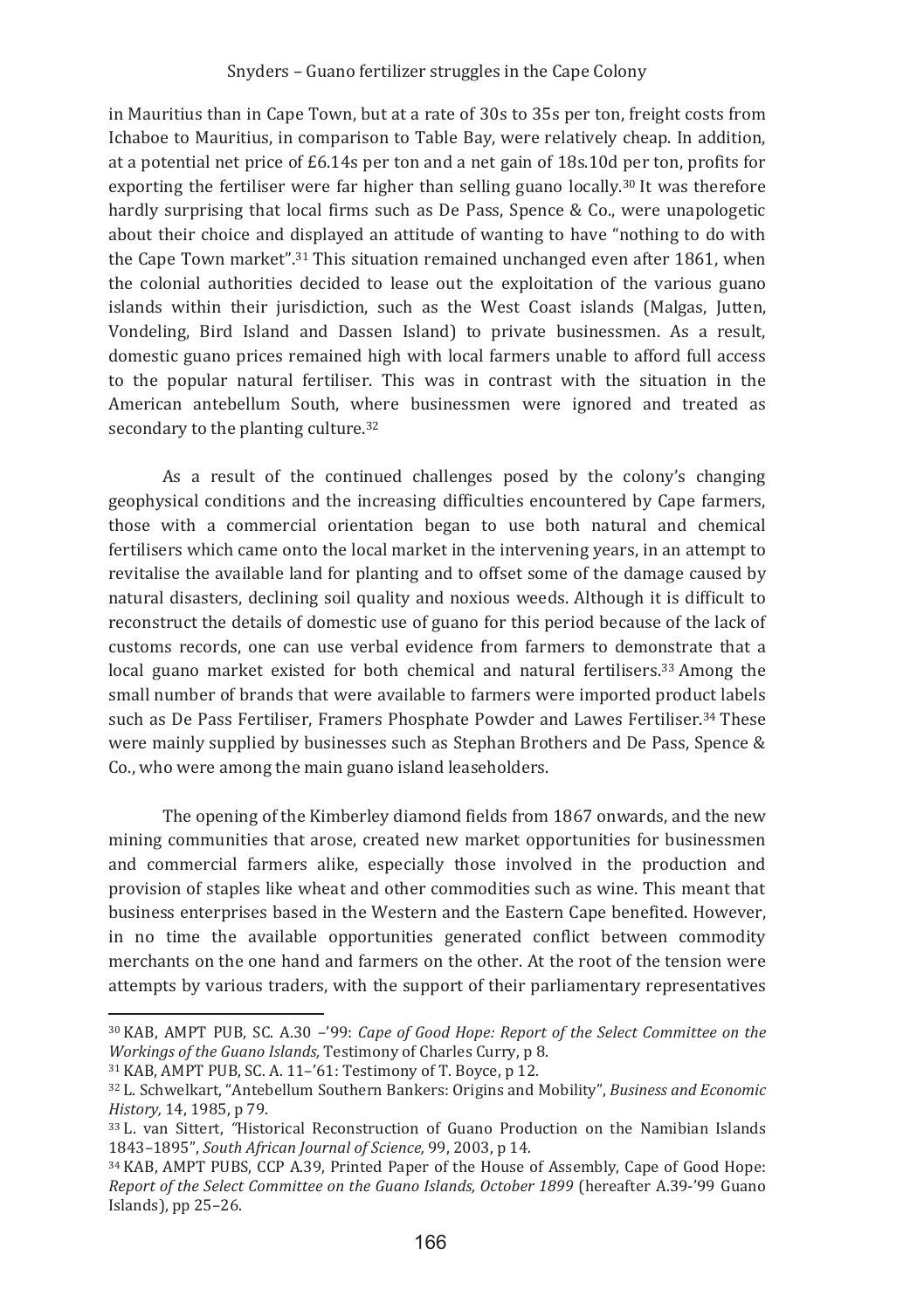under the cloak of "free trade" and "cheap bread", to sell cheap foreign wheat as the surest way to maximise profitability.

According to Giliomee, when faced with a direct threat to their livelihood, the farming communities of the principal wheat-growing districts of the Western Cape ditched their traditional disinterest in parliamentary politics and exchanged it for a more activist orientation - demanding tariff protection to ensure a fair return on capital investment.<sup>35</sup> Given the geophysical challenges under which farmers laboured. they had very few other means of averting the potential bankruptcy posed by cheap wheat imports. As a direct result, in 1869 commercial wheat farmers based in the Stellenbosch, Malmesbury and Paarl districts launched the Malmesbury Protection Committee (MPC) with the objective to secure election of sympathetic parliamentary candidates into the legislature.

Since the MPC was only representative of the wheat farmers of the Western Cape districts and excluded wine and stock farmers as well as those in the Eastern districts, the organisation had little real and immediate influence. Its key objectives of fielding its own parliamentary candidates could therefore not be realised immediately. However, their endeavours served as an important example for others with similar concerns

In contrast to the activism of the Western districts which was undoubtedly bolstered by having direct access to a larger number of public representatives in the colonial legislature in Cape Town and a well-organised business network, the Eastern Cape's influence over the colonial government was extremely limited. As capitalists, Eastern-based businessmen and farmers undoubtedly shared the same belief in material progress, industriousness, business efficiency and private enterprise, as well as a bias for surplus as a source of income instead of subsistence.<sup>36</sup> The existence of internal divisions within their ranks in the face of a more united and organised Western front arguably retarded the economic advancement of the region and assisted Cape Town in consolidating itself as the main coastal entrepot.<sup>37</sup>

Although 1870 was a good year for the wheat harvest which increased by nearly 50 percent to an estimated 1.5 million bushels as a result of a larger area being cultivated, the potential benefits of this increased yield was almost immediately nullified by low prices. Cape grain farmers had every right to complain that "the ruling prices did not repay the corn farmer for his trouble and outlay".<sup>38</sup> The situation in the wine industry during the early years of the 1870s was no different.

Recurring droughts and disputes with wine merchants over pricing continued to beset the sector throughout the decade. By 1878, the potential benefit of a wine

<sup>&</sup>lt;sup>35</sup> H. Giliomee. "Aspects of the Rise of Afrikaner Capital and Afrikaner Nationalism in the Western Cape, 1870–1915", in Wilmot, Simons and Simons (eds), The Angry Divide, p 65.

<sup>&</sup>lt;sup>36</sup> Kirk, "The Cape Economy and the Expropriation of the Kat River Settlement", p 237.

<sup>&</sup>lt;sup>37</sup> Mabin. "The Underdevelopment of the Western Cape", p 84.

<sup>&</sup>lt;sup>38</sup> Giliomee, "Aspects of the Rise of Afrikaner Capital", p 65.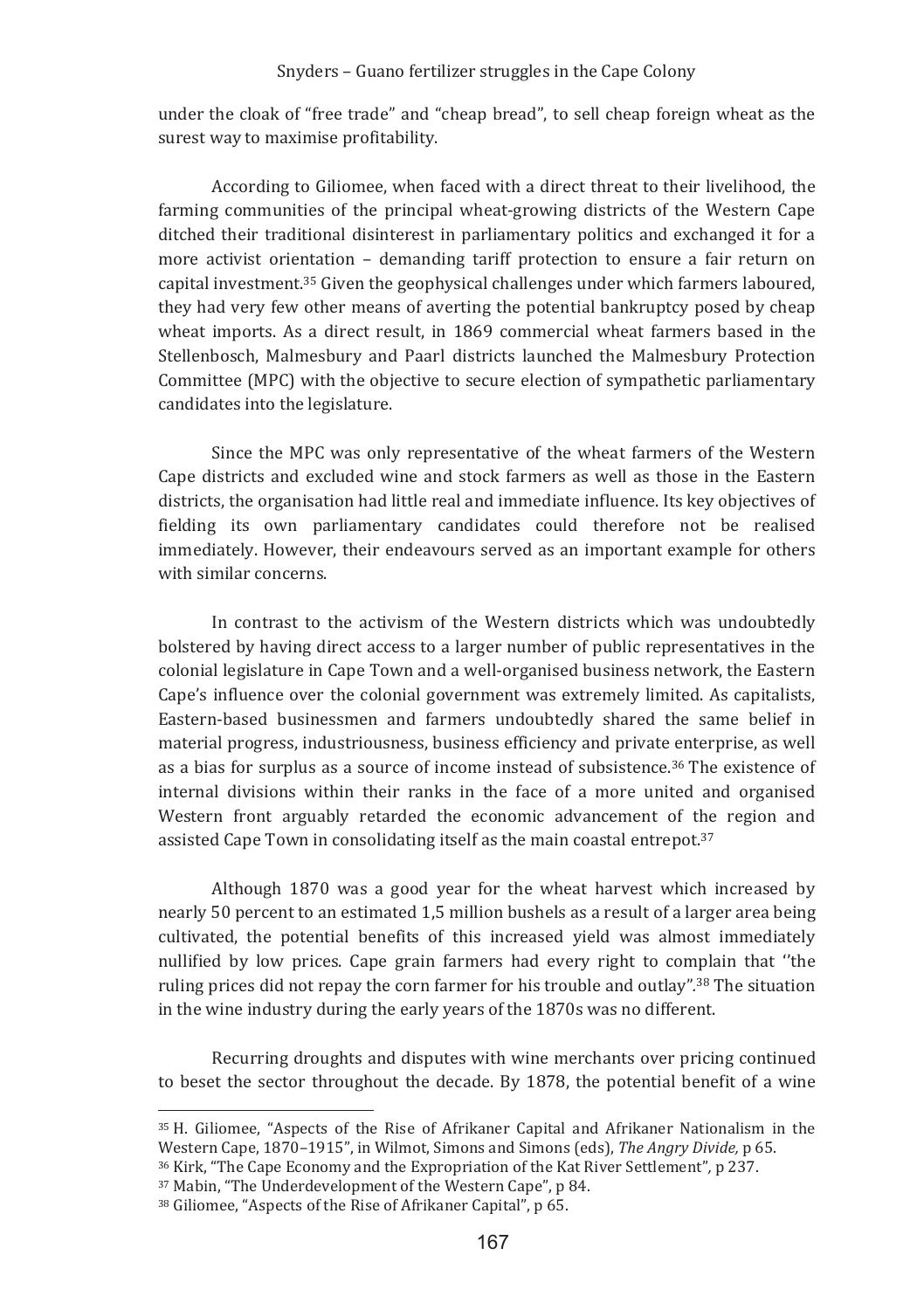surplus was wiped out when prices nose-dived. To aggravate matters, the newly installed responsible government under Gordon Sprigg, in its first legislative act, saw fit to promulgate a new excise duty on Cape spirits. Unsurprisingly, a sense of gloom and deep feelings of anger descended upon the sector.<sup>39</sup> Although this act mirrored other equally arbitrary official acts such as the 1869 appropriation of guano income for government purposes, this measure pushed matters to the breaking point for wine farmers, who together with their brethren in the grain sector, were the primary clients of the growing guano fertiliser trade.<sup>40</sup> They therefore established the Zuid-Afrikaansche Boeren Beschermings Vereeniging (BBV) or the South African Farmers' Protection Association (SAFPA) to fight the excise duty.

Over time. SAFPA broadened its objectives to include the protection of the political and economic interests of all farmers, the advancement of general farming interests and the promotion of farming entrepreneurship.<sup>41</sup> Like the MPC earlier. SAFPA adopted a strategy of supporting suitable political representatives and opposed "legislation oppressive to the farming community".<sup>42</sup> These developments coincided with the first attempt to bring all guano islands under the control of the colonial state, which in itself added further fuel to an already volatile political situation.

As Cape farming entered the 1880s the economic outlook continued to be decidedly bleak. To ensure a measure of food security, the colony settled into the mode of having to import three quarters of a million pounds worth of breadstuffs a year. The first year of the new decade also saw a steep decline in the sale of wine, brandy and dried fruit on the Kimberley market and a steep drop in wheat prices following another poor harvest season. Agricultural and other forms of credit also became scarce, following a range of insolvencies in the wake of the crash of the Cape brandy market and at a time that both the wheat and farming sectors were in serious need of credit for further expansion. Wine farmers needed it to "improve the quality" of their wine" and to "diversify into deciduous fruit farming", whereas wheat farmers needed it to finance a programme of mechanisation.<sup>43</sup> Both groups required additional capital to address the ongoing problem of declining soil quality; to mitigate the effects of natural disasters; and to overcome the constraints imposed by inadequate public transport. Collectively, these conditions forced the farming community to engage in constituency politics, with farmers demanding not only special state protection and official aid but also help against "merchants resisting protections under the banner of free trade".44

<sup>&</sup>lt;sup>39</sup> T.R.H. Davenport and C. Saunders, *South Africa: A Modern History*, 5th edition (Longman, London, 2000), p. 106.

<sup>&</sup>lt;sup>40</sup> M. Tamarkin, *Volk and Flock: Ecology, Identity and Politics among Cape Afrikaners in the* Late Nineteenth Century (Unisa Press, Pretoria, 2010), p 92.

<sup>&</sup>lt;sup>41</sup> Davenport and Saunders, South Africa: A Modern History, p 108.

<sup>&</sup>lt;sup>42</sup> M.A.S. Grundlingh. "The Parliament of the Cape of Good Hope with Special Reference to Party Politics, 1872 to 1919", Archives Year Book for South African History (Government Printer, Pretoria, 1969), p 184.

<sup>&</sup>lt;sup>43</sup> Giliomee. "Aspects of the Rise of Afrikaner Capital", p 69.

<sup>&</sup>lt;sup>44</sup> Giliomee, "Aspects of the Rise of Afrikaner Capital", p 75.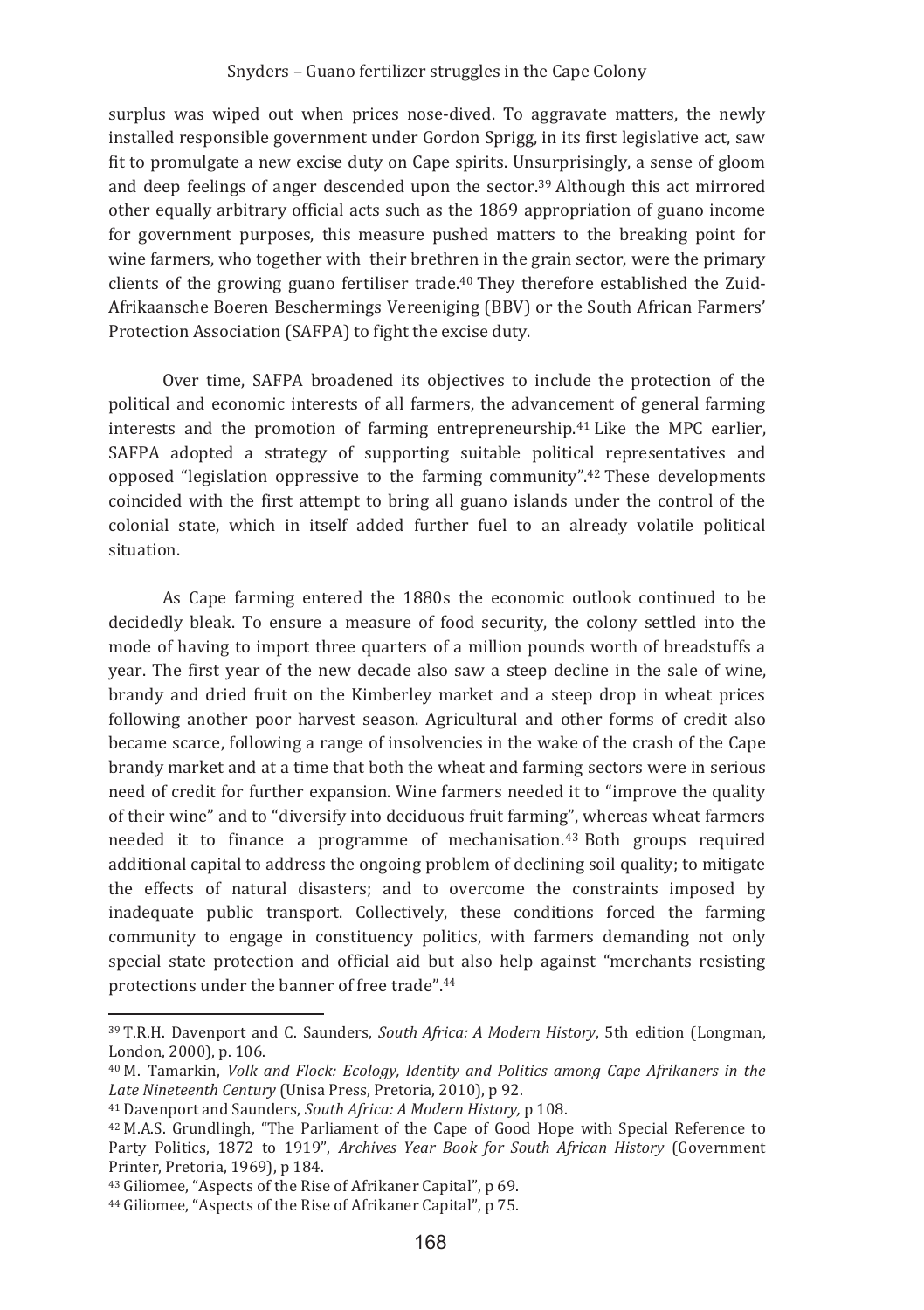Leading the fight on behalf of Cape farmers in the colonial legislature was J.H.H. de Waal, the MPL for Piketberg and a member of the Afrikaner Bond. In 1885, De Waal demanded immediate state intervention. A farmer by trade, he stressed the need for higher import duties on imported grain and flour and the stabilisation of colonial farming for it to survive in a wholly capitalist and free market system. In addition, De Waal demanded the adoption of measures to ensure a supply of cheap labour to give the local industry a fighting chance and to ensure some measure of profitability. The colonial authorities, being supporters of free trade and enjoying the support of the English-speaking merchants and the electorate were, however, reluctant to act and in the process alienated the small groups of prosperous and progressive commercial farmers who were the strongest campaigners for beneficial change within the sector.<sup>45</sup>

The general agricultural situation continued to worsen throughout the 1880s with a continued drop in wheat prices to the lowest level - from 12 shillings per bushel in 1881 to five shillings in 1888 – coupled with the outbreak of phylloxera in the vineyards of the Boland. As the phylloxera plague spread through the wine industry destroying everything in its path and generally demoralising farmers over a wide front, grain farmers watched with growing concern the possibility of the wheat price dropping below the psychological point of seven shillings and sixpence. Such an occurrence would ruin them financially. The common denominator in both cases was the state of the soil, which was central in the production process. Urgent intervention was therefore sorely needed.

In the absence of immediate government action, the company White, Ryan  $\&$ Co. sensed a business opportunity and in the year 1889 imported between 200 and 300 tons of complete compound fertiliser from Joseph Fison & Co. in England, Upon its arrival in Cape Town a year later, 10 tons of "corn and hay fertiliser" were sold to a certain Mr Van Heerden, a farmer from the Malmesbury district.<sup>46</sup> This started a whole new chapter in Cape agricultural history.

In the face of this crisis, the Sprigg government with its original policy of "positive government" which was premised on the principle that the interests of the Cape Colony should at all times be put first, finally acted.<sup>47</sup> Departing from the premise that declining and poor soil quality was the main cause for poor harvests, on 2 July 1889, the Cape Legislative Assembly resolved in terms of Resolution 2 to place all guano islands under the direct control and management of the Department of Agriculture in order to provide "purchasers with a good article at a reasonable price, and this means encourage production, chiefly of grain, to a greater extent" to benefit colonial farming.<sup>48</sup>

<sup>&</sup>lt;sup>45</sup> Giliomee. "Aspects of the Rise of Afrikaner Capital", pp 68-69.

<sup>&</sup>lt;sup>46</sup> Rosenthal, "The Story of Fison Albatross in South Africa", p 10.

<sup>&</sup>lt;sup>47</sup> Grundlingh, "The Parliament of the Cape of Good Hope", p 213.

<sup>&</sup>lt;sup>48</sup> KAB, Cape of Good Hope (hereafter COGH), Votes and Proceedings of the Legislative Council, 2 July 1889. Resolution 2 reads as follows: "that in view of the increasing demands by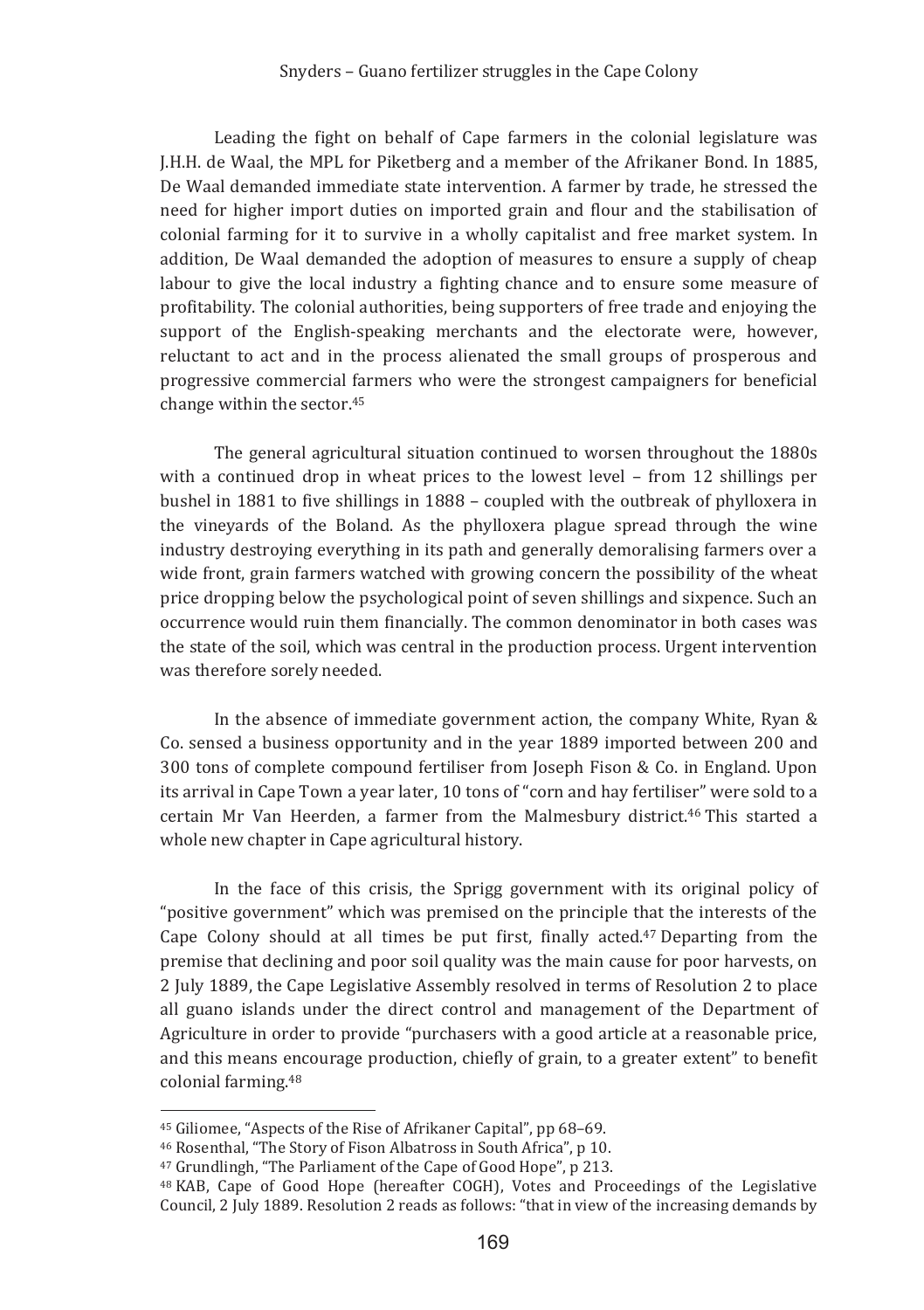### The establishment of the Cape Guano Agency, 1890

Although the Cape Legislative Assembly's decision to establish full government control over the guano trade was taken by a majority decision, its implementation revealed deep-seated differences between key public representatives from the Eastern and the Western districts. These differences were rooted in years of distrust and a long-standing fear that once in power, the Boer/Afrikaner majority would advance ethnic interests rather than the general economic interests of the colony, and that this would be to the financial detriment of the British community.<sup>49</sup> There were, however, also internal differences within these groupings, especially amongst nonparliamentarians. The latter group was firstly, concerned about government entering a relatively unknown field, and secondly, about the effect this decision would have on the operations of independent businessmen in the guano trade. Critically, the authorities also had to find an appropriate regime to organise the new undertaking. Resolving these issues was vital for the success of this venture.

During the debate in the Legislative Assembly, various questions were raised about operational efficiency, the effect of a government enterprise on private contractors, and the growing demands from farmers for free allocations or subsidised guano. For Sydney Twentyman Jones, the best route to low guano prices was through the achievement of operational efficiency and by keeping the overhead costs as low as possible. In his assessment, the colonial administration lacked the ability to work the guano islands economically and he was therefore sceptical about its chances of success.<sup>50</sup> The better option therefore was to leave the industry in the hands of private entrepreneurs. A. Louw, the MLA for Malmesbury, although in support of government control of the industry, feared that a government operation would cause "hardship" and financial ruin to guano contractors who had traditionally serviced the farming sector.<sup>51</sup> He therefore supported the cause of these entrepreneurs and argued for their accommodation rather than exclusion. Offering a different view, Colonel Schermbrucker MLA, a representative from one of the Cape Town wards, cautioned that steps should be taken to prevent the establishment of a governmentcontrolled system creating a sense of entitlement and a demand for free guano amongst farmers in the future.<sup>52</sup>

Against this background, the colonial authorities established the Cape Guano Agency, to be managed by a guano agent appointed by the government. This

farmers for the "manure" called guano, this House is of the opinion that the guano islands should not be leased after the expiration of the several contracts or leases entered into, but that they should be placed under the direct control and management of the Agricultural Department, so as to provide purchasers with a good article at a reasonable price, and by this means encourage production, chiefly of grain, to a greater extent."

<sup>&</sup>lt;sup>49</sup> Kirk, "The Cape Economy and the Expropriation of the Kat River Settlement", p 239.

<sup>&</sup>lt;sup>50</sup> KAB, AMP PUBS, CCP, Debates and Proceedings of the House of Assembly (hereafter HA): Mr Jones, MLA, 2 July 1889, p 231.

<sup>&</sup>lt;sup>51</sup> KAB, AMP PUBS, CCP, HA: Thos Louw, MLA, 2 July 1889, p 231.

<sup>&</sup>lt;sup>52</sup> KAB, AMP PUBS, CCP, HA: Col. Schermbrucker, MLA, 2 July 1889, p 231.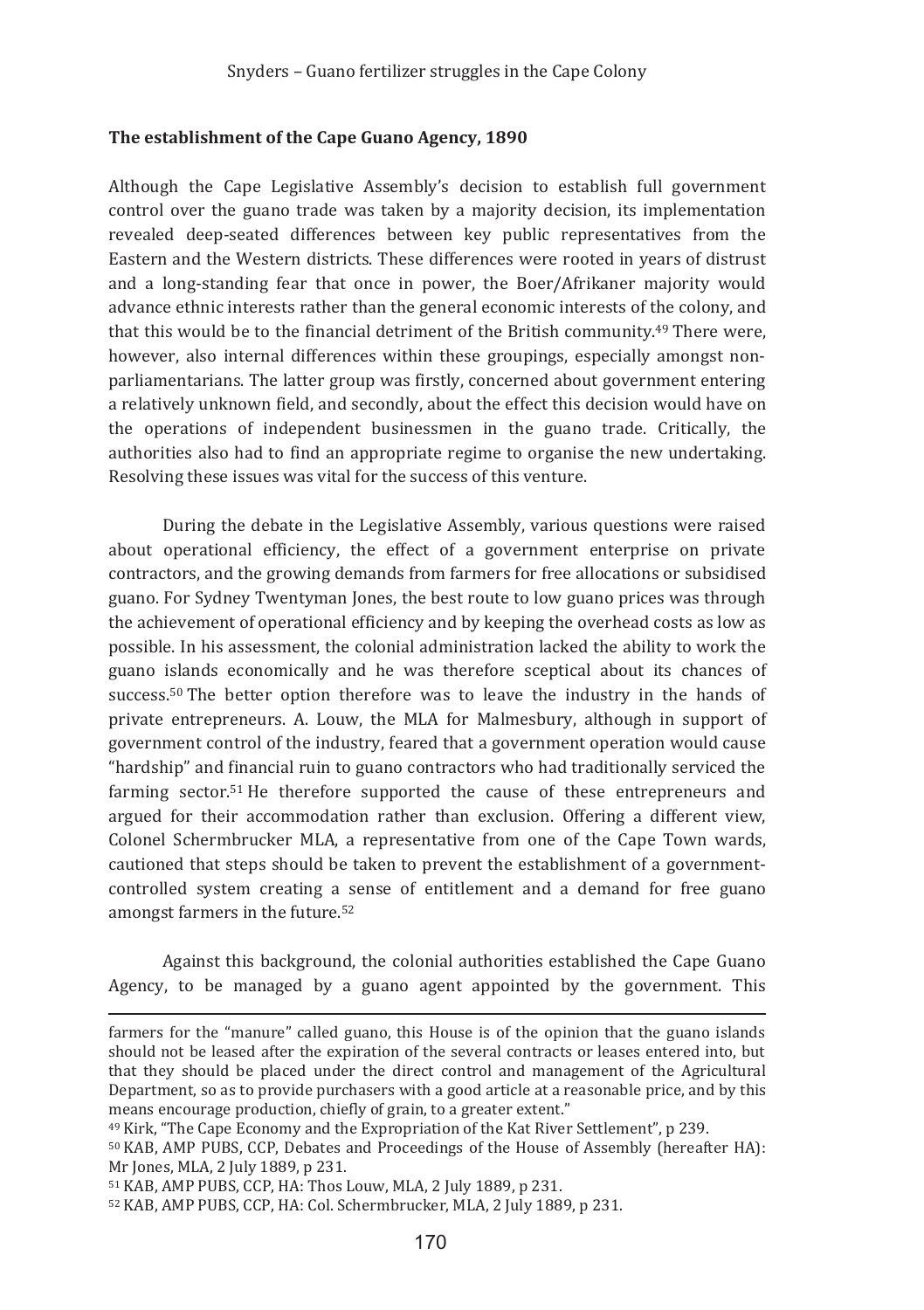functionary was tasked with effect from June 1890 to manage all aspects of guano collection on the offshore islands on both the western and eastern coasts of the colony. Given the lack of knowledge within the existing colonial bureaucracy, the position was offered to Captain C.H. Jackson, a veteran of the guano trade. Based on the available evidence. Jackson subtly lobbied for the position for which he was willing to close down his own business. By his own admission, he accepted the position to derive "some income or benefit out of it".<sup>53</sup> Service to farmers for whose benefit the Guano Agency was established in the first place was therefore only of secondary concern. This was further complicated by the terms under which Jackson was employed; over time, this became a major cause of conflict between the various stakeholders

In accordance with a verbal agreement reached with the Department of Crown Lands and Public Works (DCLPW). Jackson was initially appointed for a two-year contract. His remuneration was based on commission on guano sales. In order to manage the islands on business lines, he was also granted full discretion in all matters.<sup>54</sup> All salary expenses, inclusive of worker salaries, administrative costs and provisions incurred for the operations on the islands, could also be reclaimed from the colonial state. These service conditions were far removed from the standard rules applicable to employment in the colonial bureaucracy. The decision to tie Jackson's remuneration to the sale of guano implicitly meant that low prices would be prejudicial to his vested economic interests. This meant that the new system started off with certain inherent weaknesses which had the potential to undermine the strategic agenda on which the creation of the Guano Agency was based.

As he began to create the necessary infrastructure to provide a regular supply of guano to the farming community, Jackson used his wide discretionary powers to entrench certain profit generating and cost-saving mechanisms beneficial to his own economic interests. To keep operational costs within reasonable limits, he established a central guano depot in Cape Town with a capacity of 300 tons for the storage, weighing, mixing, sales and dispatch of guano. Furthermore, to ensure a continuous supply of guano, the system of maintaining a regular island workforce, established by private entrepreneurs over the years, was continued. To reduce the costs entailed in providing transport for guano purchases, a factor which was both crucial to the survival of the industry and potentially one of its main cost drivers, Jackson attempted to institutionalise a stipulation that buyers had to provide their own transport. In addition, analysis of the fertiliser, another potential cost driver that involved the services of an analytical chemist, was to be based on request and at the cost of the buyer.<sup>55</sup>

<sup>53</sup> KAB, AMPT PUBS, CCP 1/2/2/1/48, SC. A.12-'97: Testimony of Captain C.H. Jackson, 1 and 9 June 1897, pp 15 and 38.

 $54$  KAB, AMPT PUBS, CCP  $1/2/2/1/48$ , SC. A.12-'97: Testimony of Captain C.H. Jackson, 1 June, 1897, p 2.

<sup>&</sup>lt;sup>55</sup> KAB, AMPT PUBS, CCP 1/2/1/82. Ministerial Department of Crown Lands and Public Works: Memorandum on Working of the Guano Islands (G.55 -'91), 21 May 1891.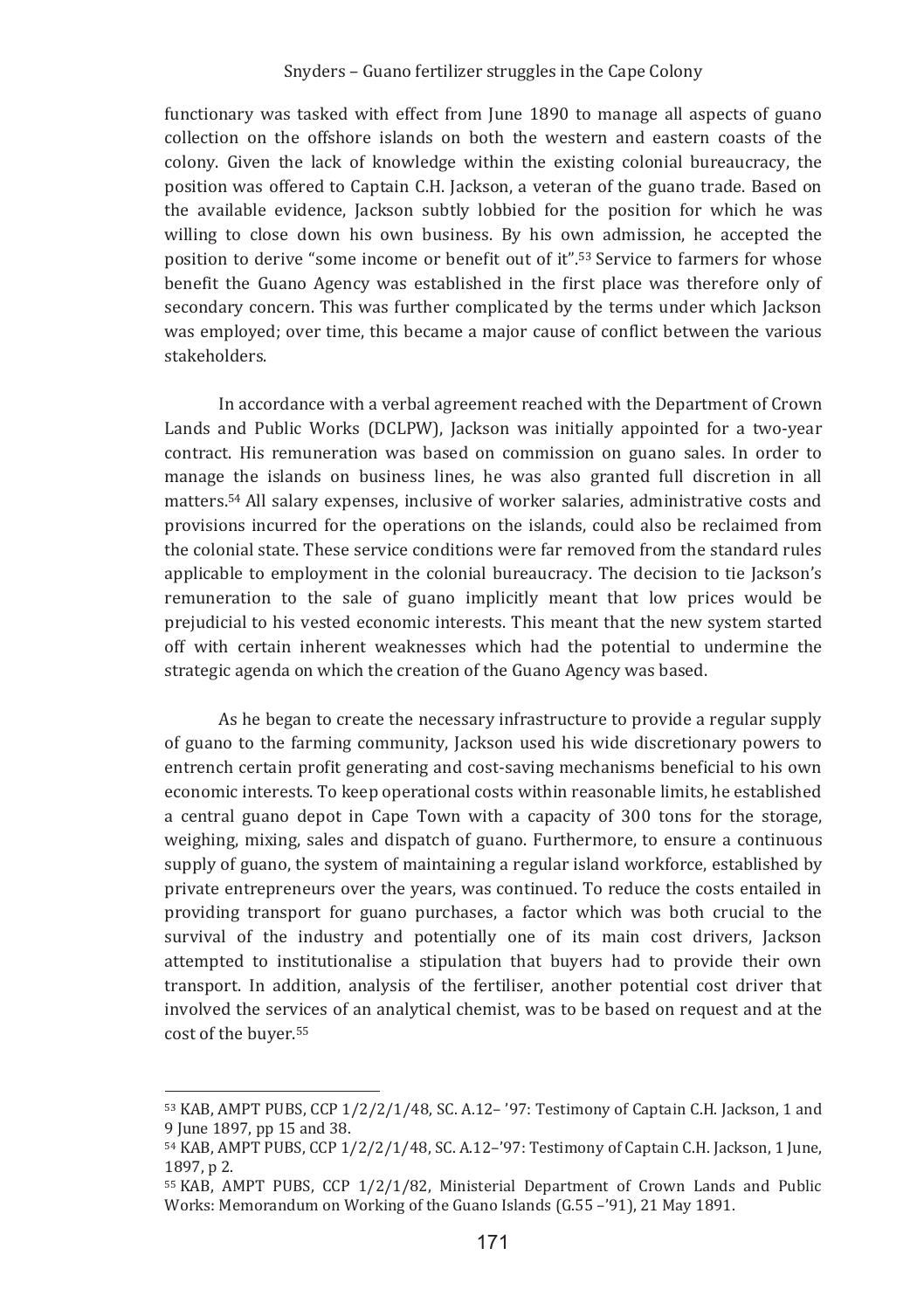Given the potential of these issues (that of transport in particular) to become a source of farmer dissatisfaction, Jackson was overruled by his superiors in the DCLPW and he was instructed to provide for the transportation of guano purchases by railway trucks at a price of £8 less 5% discount net cash as a normal service. This instruction affected not only his budget but also directly impacted on his commission. To overcome these constraints and to ensure the effectiveness of his profit-making arrangements, Jackson deliberately cultivated markets in neighbouring Lourenço Marques. Transvaal and the Orange Free State. In addition, he appointed a marketing agent in London to exploit the long established European and British market. This action was in direct contravention of the accepted practice of working through the general agents in London or through officially appointed Crown agents.<sup>56</sup> Export activity, according to Gorman, tends to mobilise formerly marginalised sections of the population to enter the political system as competitors.<sup>57</sup> This is precisely what happened in this case and the export of guano to neighbouring territories became an immediate bone of contention with the Cape farming sector.

### Fair access, regional interests and the agent's commission

With the activation of the Cape Guano Agency in 1892, the central depot in Cape Town was flooded with orders from all regions of the colony. The majority came from the principal wheat growing areas such as the Swartland, Breede River Valley and Southern Cape regions.<sup>58</sup> Among the orders received were requests from individuals as well as organised groups such as the Knysna Political Association (KPA) and the Lower Albany Farmers' Association (LAFA) in the Eastern Province.<sup>59</sup> The KPA in particular, supported by the local Divisional Council, proposed the establishment of a small guano depot in the Southern Cape region with a view to servicing local farmers.<sup>60</sup> Farmers in the Western districts, given their proximity to the central depot and immediate access to parliamentarians in Cape Town, were unashamedly ready to exploit all possible benefits associated with the new dispensation. Although the Eastern districts were at a disadvantage due to their distance from the centre, they were no less determined to get their fair share. From the outset they insisted on paying the same price as buyers in the Western Province.<sup>61</sup> With the new management of the guano industry still in its first collection season, it lacked

<sup>&</sup>lt;sup>56</sup> A. Porter, "Britain, the Cape Colony, and Natal, 1870–1914; Capital, Shipping and the Imperial Connexion". The Economic History Review. 34. 4. November 1981. p 558.

<sup>&</sup>lt;sup>57</sup> S.M. Gorman. "The State. Elite. and Export in Nineteenth-Century Peru: Towards an Alternative Re-interpretation of Political Change", Journal of Inter American Studies and World Affairs, 21, 3, August 1979, p 412.

<sup>58</sup> KAB, Department of Agriculture (hereafter AGR) 153, 667: S. Du Toit - A. Fischer, 2 May 1892.

<sup>&</sup>lt;sup>59</sup> KAB, AGR, 231, 2153: S. Lansdell - Secretary of Lands, Mines and Agriculture, 11 November 1892.

 $60$  KAB, AGR, 231, 2153: W. Mason, Secretary of the Knysna Political Association - Assistant Commissioner of Crown Lands and Public Works, 23 June 1891.

 $61$  KAB, AGR, 231, 2153; S. Lansdell – Secretary of Lands. Mines and Agriculture, 11 November 1892.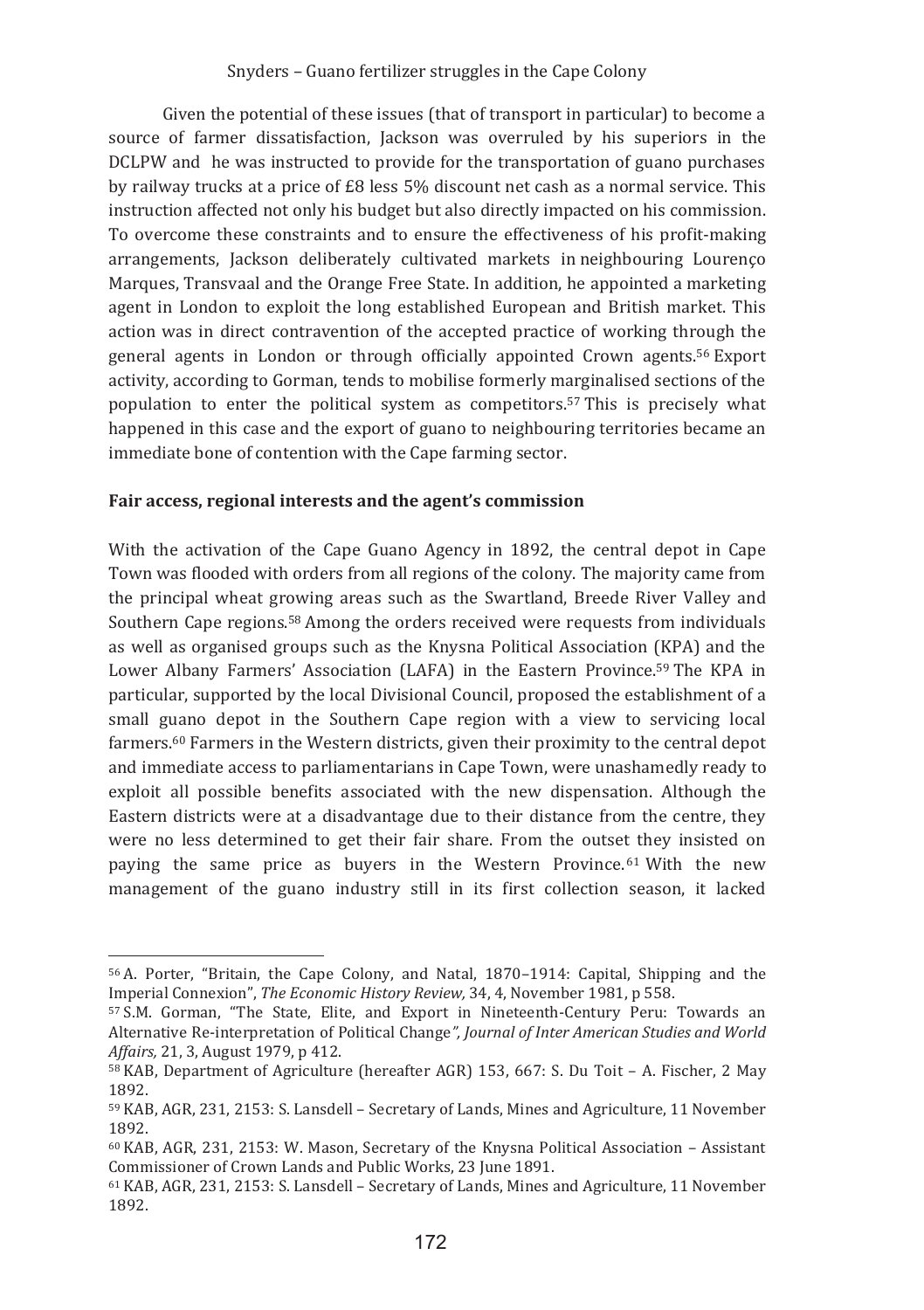sufficient stock and therefore struggled to set appropriate prices. This meant that most of the early orders had to be declined.<sup>62</sup>

Distance from the centre and the resultant high transport costs, which most succinctly demonstrated the divide between the different regions of the colony, soon became one of the most contention issues of the struggle for equal access between the Eastern and Western districts on the one hand, and the guano agent on the other. Given the poor state of roads, the railway department recommended shipping guano to the Eastern districts via Port Alfred and the Kowie River railway stations as the best option.<sup>63</sup> At the time, the lowest fee for transporting large volumes of guano to Lower Albany in the Eastern Cape was £115.10s.<sup>64</sup> Against this background, the proposal of the Knysna Divisional Council for the establishment of a satellite depot to service the broader southeastern region thus represented a meaningful compromise. However, this had cost implications which could negatively impact on the final commission received by the guano agent.

Given his vested interests. Jackson was opposed to the Knysna proposal and suggested provisioning the south-eastern region from the St. Croix and Bird islands along the Mossel Bay and Port Elizabeth coasts.<sup>65</sup> However, the product from these islands was of an inferior quality and differed substantially from the uniform and balanced quality mix supplied by the central depot in Cape Town. The Jackson proposal was thus little more than a cynical attempt at cost cutting to the disadvantage of the agricultural community. Similarly, he declined the LAFA's request for equitable provision and left them on their own to conduct negotiations on concessionary rail tariffs with the railway department for the transportation of their guano purchases.<sup>66</sup> Throughout this imbroglio, there was no effort from either the farmers in the Western districts or the colonial authorities to actively align themselves with the concerns of their Eastern counterparts, or indeed to question Jackson's decisions.

In addition to the supply logistics, the cost of guano remained a perennial issue. At the time of the establishment of the guano administration, the sales price was set at £7.12s per ton and was calculated based on the average local price of £8 minus 5% discount for cash.<sup>67</sup> This was simply too expensive for most farmers and as a result W. Basson MLA gave notice in June 1891 of his intention to request parliament to consider a price reduction and to instruct the guano agent to provide all sellers with an analysis of their purchases. The commissioner of Crown Land and

 $62$  KAB, AGR, 231, 2153; Assistant Commissioner of Crown Lands and Public Works - W. Mason, Secretary of the Knysna Political Association, 9 July 1891.

<sup>63</sup> KAB, AGR, 231, 141: Assistant General Manager - Secretary of Public Works, 1 December 1892.

<sup>&</sup>lt;sup>64</sup> KAB, AGR, 231, 141; Commissioner of Crown Lands and Public Works - Assistant General Manager of Railways, 29 November 1892.

<sup>&</sup>lt;sup>65</sup> KAB, AGR, 231, 2153: Capt. C.H. Jackson - Assistant Commissioner, 9 July 1891.

<sup>&</sup>lt;sup>66</sup> KAB, AGR, 231, 2153: C.H. Jackson - Assistant Commissioner, 17 November 1892.

 $67$  KAB, AMPT PUBS, CCP  $1/2/2/1/48$ , SC A.12-'97: Testimony of Capt, C.H. Jackson, 1 June 1897, pp 4-5.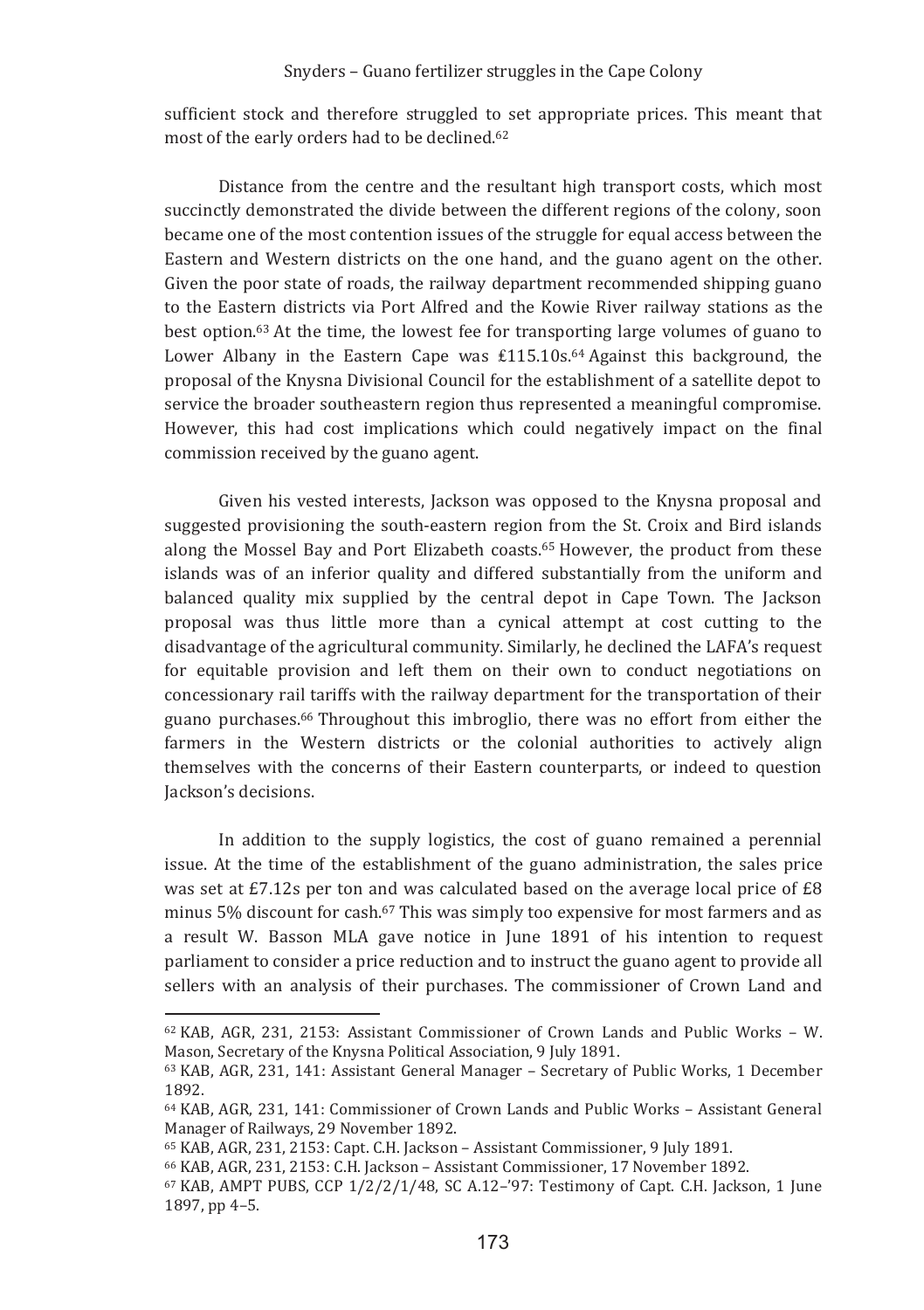Public Works, McNaughton, took issue with this suggestion and strenuously opposed universal analysis and a reduction of the existing price. Universal analysis in his view (and by implication that of Jackson) would not bring about lower prices, but would generate additional costs.<sup>68</sup> Furthermore, he argued that the product was already 50 shillings below market value and further reductions would seriously compromise the profitability of the industry.<sup>69</sup> Over time this became the standard response to any demand for a lowering of the guano price and served Jackson's economic agenda; he preferred stable prices.

Notwithstanding his personal conduct, in general terms Jackson proved an able administrator. In May 1891, after one year of operations, the Guano Agency reported a net profit of £2973.12s.50d for the sale of guano, penguin eggs and seal skins.70 Based on this performance, he was offered a formal, written contract on 21 March 1892. The new contract, in comparison to its predecessor, included a great deal more specific detail that was aimed at better serving the needs of the farming community. Among the new prescribed duties of the guano agent were that he should: make provision for credit and discounts of 5% on cash sales (rail freight included); dispatch the guano by rail to a station closest to the buyer; that a cash sale price was to be fixed at £7.12s.5d per ton; and that a compulsory provision of chemical analysis of purchases in line with the European standard should be made upon request by the client.

It is clear that the new contract was based on an improved understanding of the actual operations of the guano trade and from this perspective it was unashamedly pro-agriculture. However, this is not to suggest that these changes came about as a result of feelings of benevolence on the part of the colonial state. Instead they were the result of persistent lobbying - agitation that the colonial authorities could only ignore at their peril. The fact that the contract made provision for payment of commission to Jackson on a sliding scale is also indicative of a realisation among the decision makers that the new stipulations would negatively impact on his annual commission earnings and that this situation had to be mitigated to some extent. By implication, these measures also served as an incentive for the guano agent to maintain a high level of production and sales.<sup>71</sup> In other words there was still enough space for Jackson to extract personal profit through his role as a government employee.

However, Jackson resented the changes in the administrative regime. The new conditions not only militated against his attempts to outperform the remaining guano island leaseholders, but also complicated his efforts to get rid of excess guano in

<sup>68</sup> KAB, AGR, 231, 2153; McNaughton Report, 25 June 1891.

<sup>&</sup>lt;sup>69</sup> KAB, AGR, 231, 2153: Capt. C.H. Jackson - Assistant Commissioner of Public Works, 21 December 1892.

<sup>&</sup>lt;sup>70</sup> KAB, AMPT PUBS, CCP 1/2/1/82, G 55-'91, p 3.

<sup>71</sup> KAB, AMPT PUBS, CCP 1/2/2/1/48, SC A.12-'97: Testimony of C. Currie, 4 June 1897, p 26.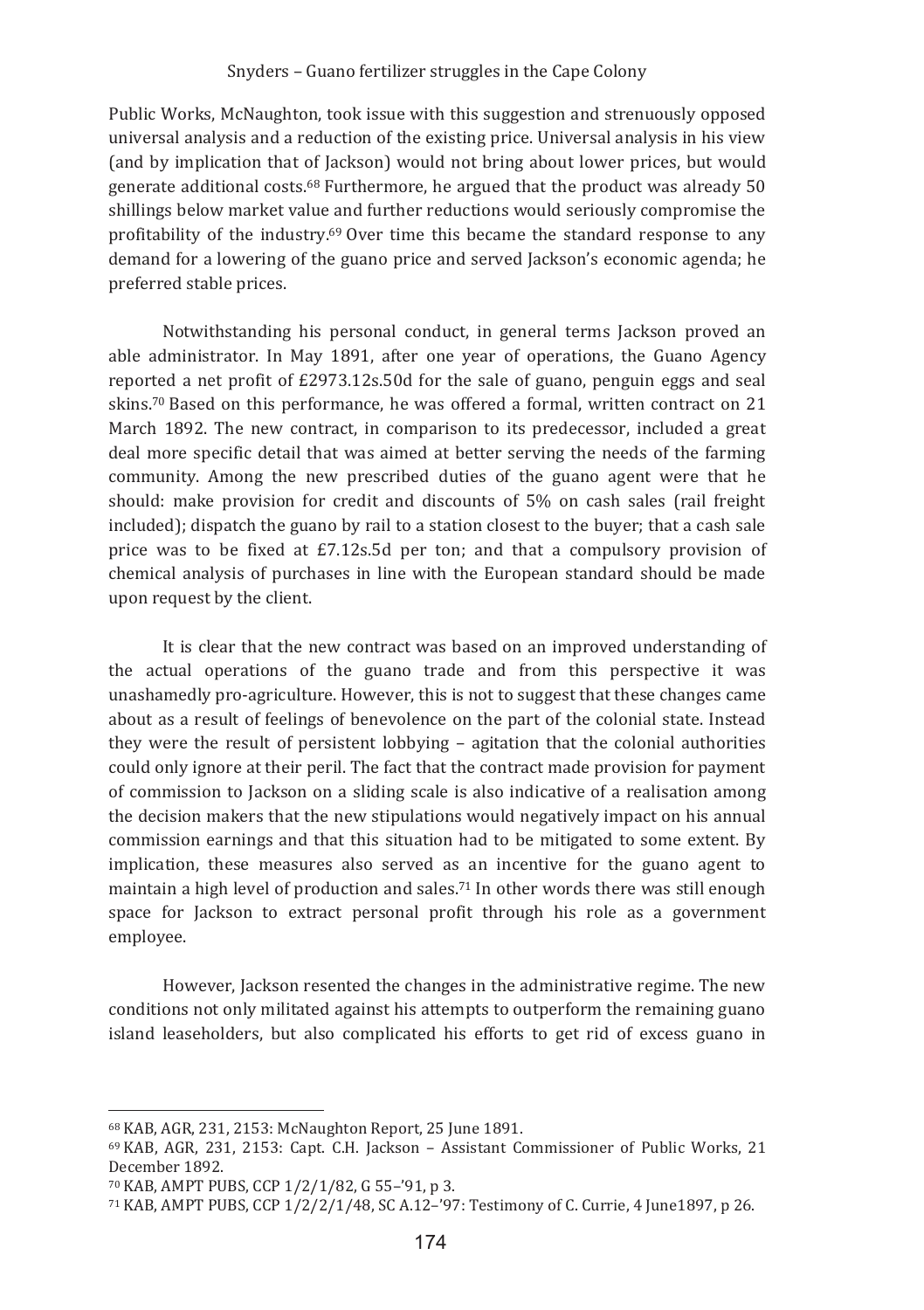storage at various points of retail within the colony.<sup>72</sup> The colonial authorities, however, firmly insisted on total compliance with official orders for the coming season

Following an extremely wet season in 1892/3, guano volumes were low and of indifferent quality. In these conditions of relative scarcity, the farming sector demanded not only an immediate reduction in the existing price but also agitated for an immediate termination of guano exports.<sup>73</sup> In the light of its recent reduction, the colonial government refused to accede to the demand. This left the farmers greatly dissatisfied and sparked a larger upheaval centred on Jackson's administration spearheaded by Swartland farmers.

At a meeting held in late 1892 in Malmesbury, protesting farmers repeated their demand for lower prices: they wanted them pegged at  $E6$  per ton.<sup>74</sup> Led by a group of high-profile farmer-politicians from the Cape Colony's principal wheat and wine growing areas, the gathering listed a significant number of demands.<sup>75</sup> Among these were calls for the allowance of credit sales; the replacement of private guano sellers by government guano-sellers; the use of convicts as guano labour as a costcutting measure; and significantly, the termination of the guano commission system.<sup>76</sup> These demands, although principally driven by the Western districts constituency. were universal in nature and non-sectarian. However, they still excluded pastoral farmers who were equally in need of some form of government subsidisation. This notwithstanding, given the involvement of a significant group of legislators with political clout in this action, the executive had no option but to take note and respond accordingly.

In January 1893 a delegation representing the protestors met an official government delegation led by Sir Pieter Faure. On this occasion, the demand for a further reduction of the guano price was formally tabled. The Faure delegation was, however, unable to order an immediate decrease since the existing price had been approved by parliament and only the legislature could reverse the situation. Faure therefore undertook to propose a price reduction during the 1895 sitting of the legislature when the Ichaboe lease expired and the island returned to full government control. This did not satisfy the farmers because relegating the issue to the future in a situation of agricultural and economic uncertainty would not necessarily bring better results. As a result Louw, the MLA for Malmesbury called for a selling price of £5 per

 $72$  KAB, AMPT PUBS, CCP  $1/2/1/82$ ; Memorandum on the Working of the Guano Islands  $(G.55-92)$ , p 1.

<sup>73</sup> KAB, AMPT PUBS, CCP 1/2/1/85: G.58-'93.

<sup>74 &</sup>quot;De Guano Kwestie en Deputasie van Malmesbury en Omstreken", De Zuid Afrikaan, 17 January 1893.

<sup>&</sup>lt;sup>75</sup> Amongst the parliamentarians involved in the protest were A. Louw (MLA for Malmesbury), D. de Waal (MLA for Cape Town), Z. de Villiers (MLA for Paarl), J. van der Spuy (MLA for Koeberg) and S. Walters (MLA for Piketberg).

<sup>76 &</sup>quot;Guano", Ons Land, 17 January 1893.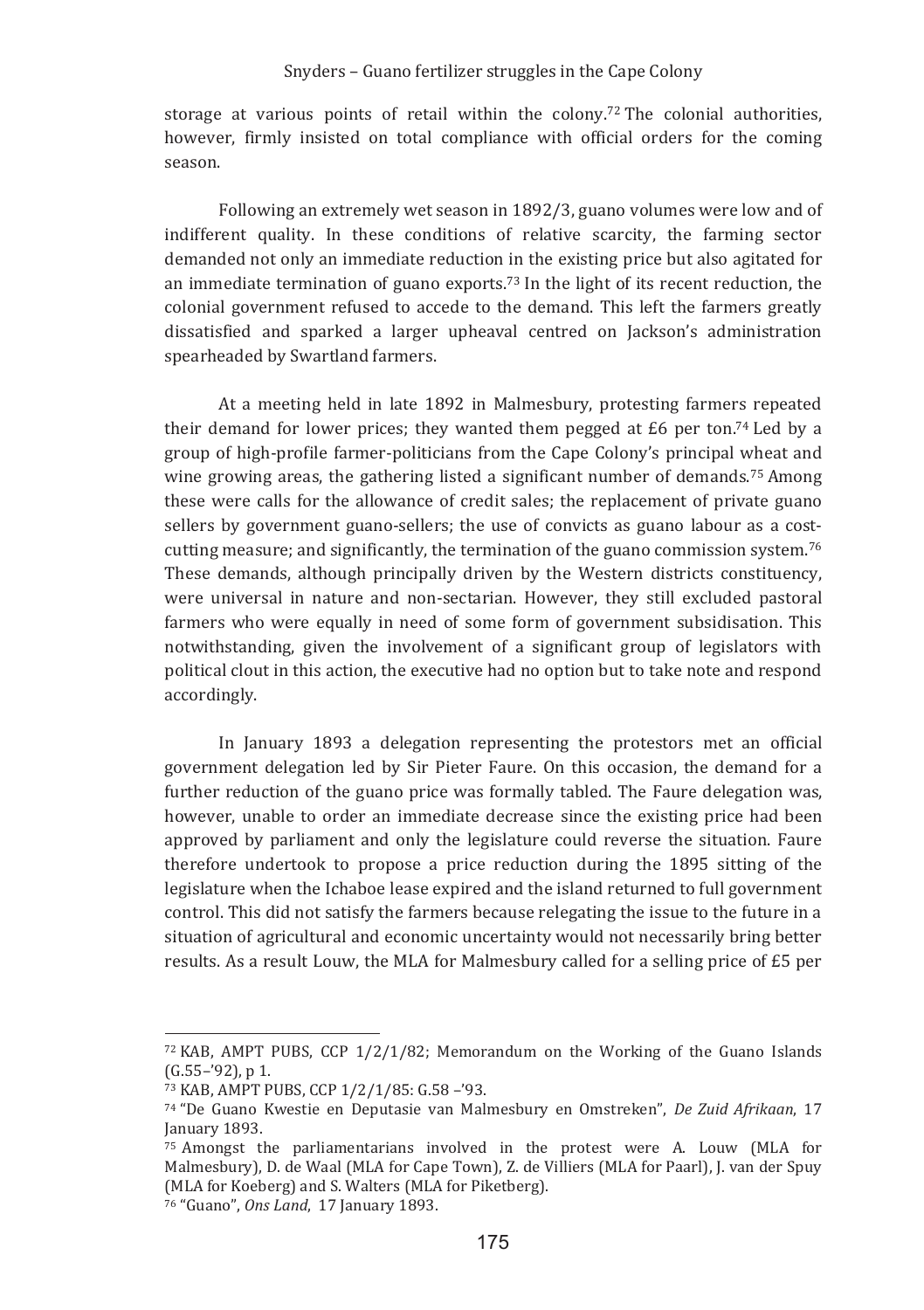ton, much to the ire of the guano agent who in a very disparaging manner labelled this demand as having "no weight" except that it served to "mislead the more ignorant".77

The phenomenon of the activist parliamentarian or farmer-politicians was not a new one in Cape colonial history. The increasingly tight alliance displayed between farmers and their public representatives and the dexterous deployment of both extraparliamentary tactics (petitions and delegations) and parliamentary means (special investigation commissions or Select Committee hearings) to put pressure on the colonial government, had been used successfully in the past in a variety of protests including that against the wine excise duty (1878); the rural enclosure movement (1865 to 1910); and by the Anti-Scab Movement (1894).<sup>78</sup> Farmers were thus under no illusion about the potential value of collective action as a means of achieving strategic goals.

Eastern Province farmers, perturbed by the continued marginalisation of their issues and in the wake of the action by those in the Western districts, forcibly foregrounded their issues in June 1893. In addition to repeating the demand for the lowering of the guano price they demanded the equitable distribution of the product to all farmers in the colony. In this regard, they mandated their MLA, J. Trower, to raise the matter during the sitting of the House of Assembly on 4 July 1893 and to demand "that the government be requested to allow guano to be delivered at any railway station on the Colonial system of railways at actual cost of carriage".<sup>79</sup> This convergence of thought and action of the two regions raised the possibility of future united farmer action based on a common agenda.

When the matters of the Eastern districts were raised in parliament, the assistant commissioner of Crown Lands reiterated the department's standard position, namely that a price reduction was not feasible and that the demand could not be met.<sup>80</sup> A number of politically provocative statements from Jackson did not help matters. His stated view that the Western Cape market was his primary responsibility was particularly galling.<sup>81</sup> Furthermore, he argued that haulage had nothing to do with the price of guano and suggested that the real problem was simply one of the Eastern districts farmers "living so many miles from Cape Town".82 In addition, he suggested in a letter to his superiors that the issues raised by the farmers were "inconsequential" and that claims of low guano quality was an issue "not worth mentioning".<sup>83</sup> The resultant refusal to lower the rates for farmers in the Eastern Province whilst the demands of their Western counterparts were seemingly nearly

<sup>77</sup> KAB, AGR, 231, 2153: Capt. C.H. Jackson - Laing, 19 February 1884.

<sup>&</sup>lt;sup>78</sup> Tamarkin, *Volk and Flock*, pp 145-146.

<sup>79</sup> KAB, AGR, 231, 2153: Secretary of Lands, Mines and Agriculture - Assistant Commissioner of Railways and Public Works, 5 June 1893 (emphasis added).

<sup>80</sup> KAB, AGR, 231, 2153: Assistant Commissioner of Crown Lands and Public Works -Secretary of Lands. Mines and Agriculture, 5 June 1893.

<sup>&</sup>lt;sup>81</sup> KAB, AGR, 231, 2153: Chief Traffic Manager - Secretary of Public Works, 30 August 1894.

<sup>82</sup> KAB, AMPT PUBS, CCP 1/2/2/1/48, SC A.12-'97: Testimony of Capt. C.H. Jackson, 1 June 1897. p 13.

<sup>83</sup> KAB, AGR, 231, 2153: Secretary of Public Works - N. Janusch, 3 February 1893.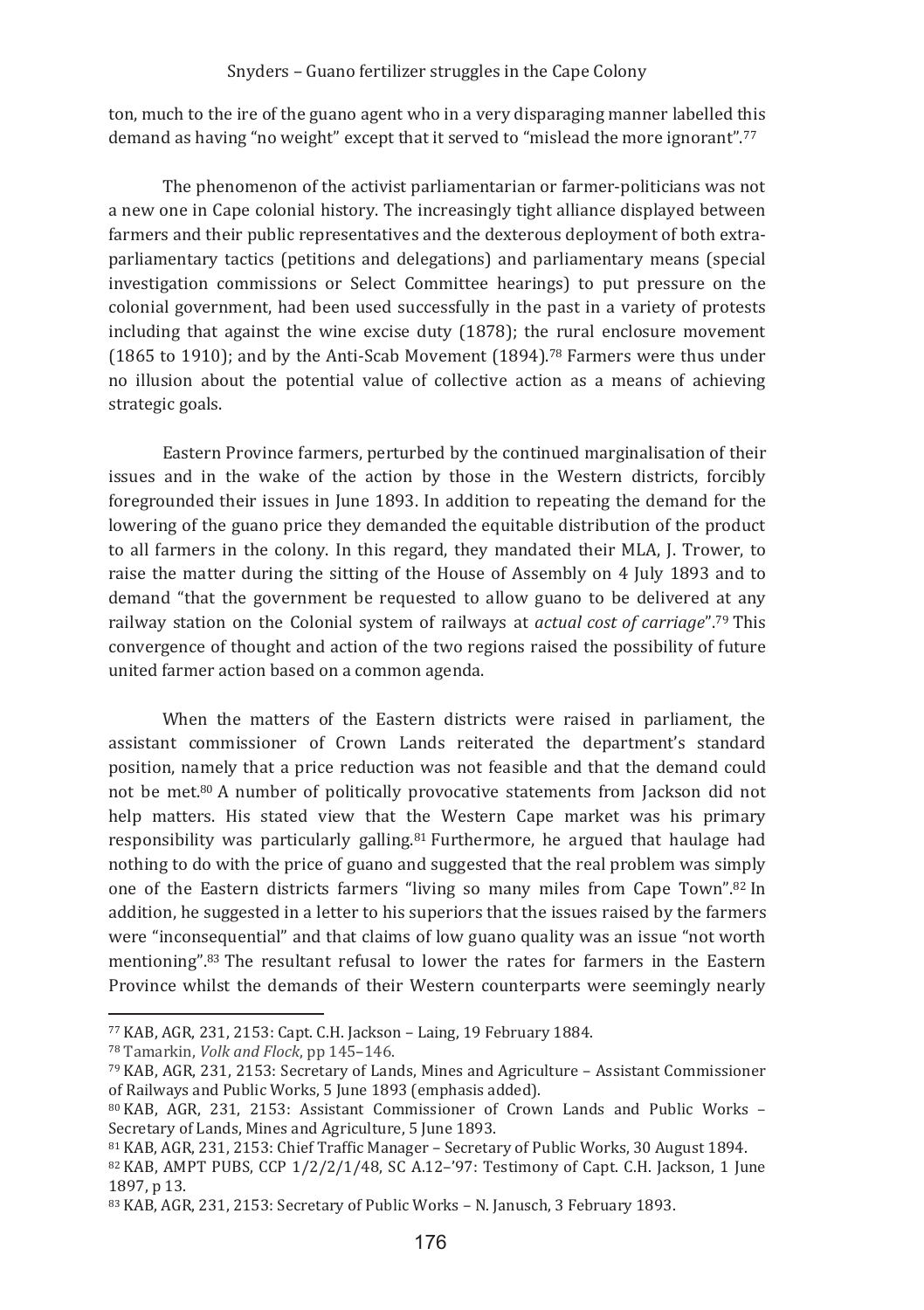always met, left Cape farmers even more divided and put further strain on the relationship between the colonial government and farmers. This duly became a stimulus for further organised action.

In the public mind there was a tendency of certain sections of the colonial administration to side with the guano agent during these disputes. This not only exacerbated tensions but also eroded trust in the colonial authorities. Ironically, the relationship between Jackson and his counterparts in other colonial departments was equally poor and served as the spark for the continuation of protests. Accustomed to getting his own way, Jackson had little regard for the work of others and the impact of his actions on the end-user. In addition to bad faith towards him in the Department of Agriculture, he also alienated the Colonial Railways over the issue of appropriate times for the delivery of guano.<sup>84</sup> It therefore came as no surprise when conflict erupted yet again in December 1893.

The gradual reduction of the guano price and variations in the quality of the product due to wet winter seasons, directly affected sales and implicitly impacted on Jackson's commission. Although the situation improved somewhat after June 1891 with the addition of the islands in Saldanha Bay, Hout Bay and False Bay, which brought the number of islands and rocks under government control to thirteen. growth in Jackson's direct benefits from the enterprise was slow. To boost his income, Jackson introduced a guano buyers list, ostensibly as part of his administrative responsibilities to better organise his service to clients. Farmers not on the list would be forced to purchase either from third parties or from the Guano Agency at a nonregulated price, or to use alternative fertilisers. Both these options had cost implications for interested buyers. When the final buyers list closed on 1 January 1894, it created a groundswell of dissatisfaction.<sup>85</sup> Since this measure was universally discriminatory and threatened to reverse the gains made by farmers, renewed mobilisation followed. Farmers also correctly identified the implications of a closed list, namely the possibility of price manipulation by unscrupulous businessmen and others, including the guano agent. Once again with the support of farmer-politicians they protested against the short notice and the equally poor advertising of the new measure. In response to this campaign, the colonial authorities extended the application period and ordered the issuing of new notices throughout the colony. They also prohibited the use of private guano intermediaries as a regulation to prevent price manipulation.<sup>86</sup> However, despite winning these concessions, farmers were still far from being united.

<sup>84</sup> KAB, AGR, 231, 2153: Assistant General Manager - Secretary for Lands, Mines and Agriculture, 2 August 1893.

<sup>&</sup>lt;sup>85</sup> KAB, AGR, 231, 2153: C.H. Jackson - Office of the Commissioner of Public Works, 8 December 1893.

<sup>&</sup>lt;sup>86</sup> KAB, AGR, 231, 2153; Report of N. Janusch - Secretary for Public Works, 25 December 1893.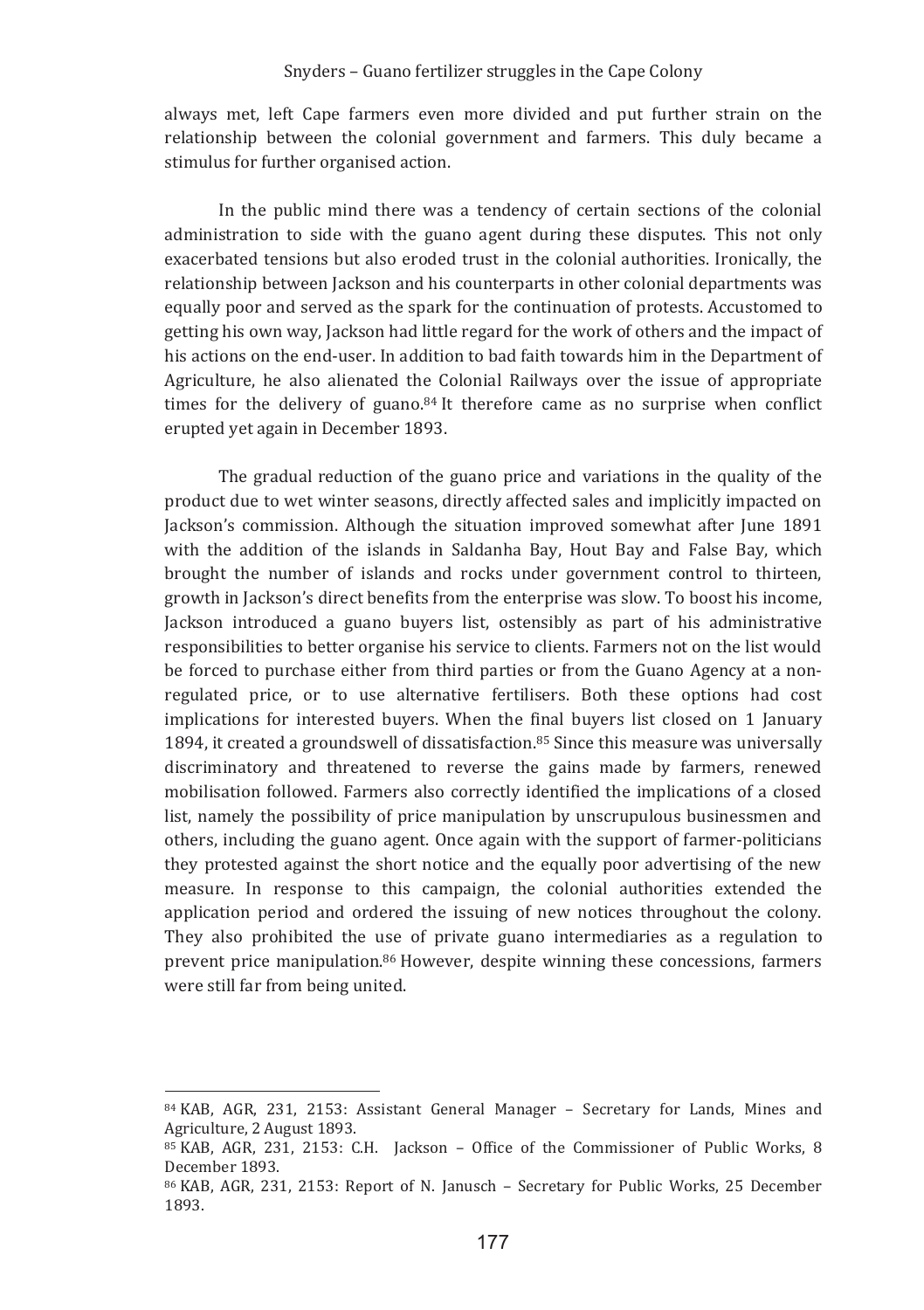#### Protest, parliamentary commissions and positional change

Because the Western Province farmers were still the main beneficiaries of the concessions gained through the various delegations. Eastern Province parliamentary representatives questioned these measures and the actions that disadvantaged farmers in their constituencies. Captain E.Y. Brabant severely criticised the discounted sale of guano to Western district farmers, which he regarded as not only blatantly unfair but also an uniustifiable form of cross subsidisation.<sup>87</sup> In this regard. he echoed Jackson's sentiments and description of the situation as tantamount to government giving commercial farmers a present for no apparent reason.<sup>88</sup> Brabant demanded that the authorities at least consider reducing transport charges to accommodate Eastern farmers, and that the export of guano to foreign states such as the Transvaal and Orange Free State, who were receiving the product at the same rate as colonial farmers, should be terminated.<sup>89</sup> In his opinion guano had to be reserved for the exclusive use of Cape farmers. However, continued divisions within the legislature delayed the final resolution of the matter.

By January 1895, under pressure from continued agitation of farmerpoliticians and their constituencies, the colonial authorities publicised their intention of granting another price reduction. In terms of Government Notice No. 45, the price of ordinary guano was to be reduced to between £6.10s per ton of 2 000 pounds or 13 shillings per bag of 200 pounds; and that of rock guano to  $£6.17s$  per ton of 2000 pounds or 13s.9d per bag of 200 pounds.<sup>90</sup> The guano agent consistent with his previous position, did not support this measure and refused to implement it. This resulted in another protest to parliament and the DCLPW in March 1895. Governor Gordon Sprigg had no option other than to intervene and ordered a price reduction backdated to 1 January 1895. In addition, all buyers who formerly bought stocks at the old price were grant a refund and an immediate despatch of all orders to their agreed destinations. The repayment of the first batch of remissions cost Jackson £4 384.16s, which took a significant bite from his past and future commission.<sup>91</sup> To prevent possible manipulation of this process, all the repayment was handled by the offices of the various civil commissioners.<sup>92</sup> For the first time these actions moved beyond mere tinkering with Jackson's system.

In a further act of open defiance, Jackson continued to sell guano at the old price of £7.1s.5d and calculated his commission on the same basis. This action was justified on the basis of: "I went in with the idea of deriving some income or benefit

<sup>&</sup>lt;sup>87</sup> "Guano", Cape Times, 14 June 1894.

<sup>88</sup> KAB, AMPT PUBS, CCP 1/2/2/1/48, SC, A.12-'97: Testimony of Captain C.H. Jackson, 1 June 1897, p 7.

<sup>89</sup> KAB, AMP PUBS, CCP, HA: E.Y. Brabant, MLA: Debates and Proceedings of the House of Assembly, 13 June 1895, p 263.

<sup>90</sup> KAB, AGR, 231, 2153; Under Secretary for Agriculture - Assistant Treasurer, 5 February 1895.

 $91$  KAB, AMPT PUBS, CCP  $1/2/1/90$ : Memorandum on the Working of the Guano Islands  $(G.66 - 94)$ , pp 1-2.

<sup>92</sup> KAB, AGR, 231, 2153: Treasury to Under Secretary for Agriculture, 1 March 1895.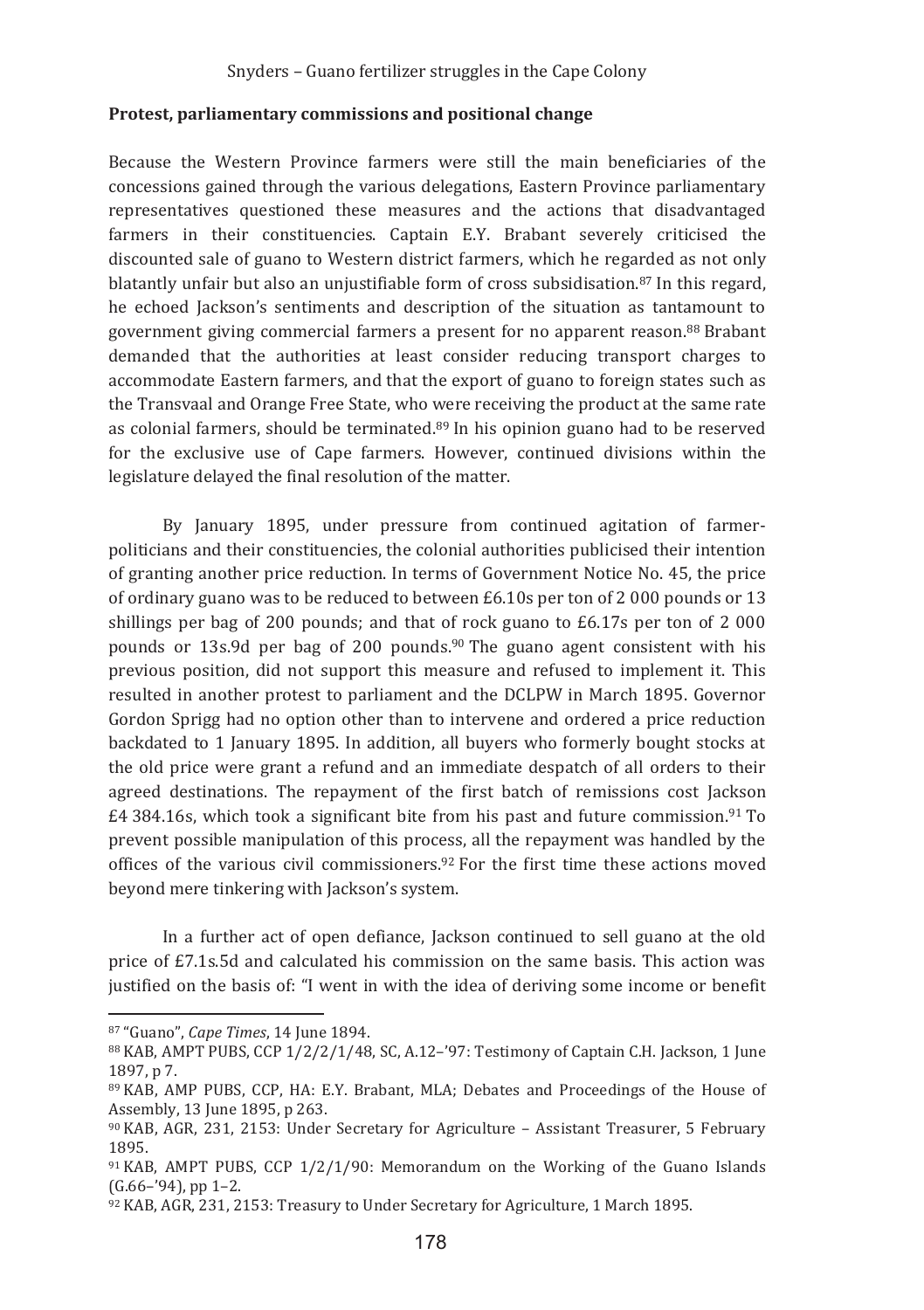out of it. I would not have gone into the undertaking otherwise."93 He therefore accused the colonial government of breach of contract since they had excluded Ichaboe from his contract.<sup>94</sup> While this spat between the authorities and their functionary continued, farmers persisted with their demands that Sprigg's order be fully implemented. Through their parliamentary representatives, they pressed for a commission to investigate the guano administration system in general and the position of the guano agent in particular. As an act of protest some of those with the necessary means resorted to buying imported and locally produced chemical fertilisers sold by the likes of White, Ryan & Co., who had established South Africa's first mixing facility in Kuils River.95 Other brands than the locally produced Oskop fertiliser were imported products such as Fison fertiliser which was sold by Chemical Union Ltd., Fison & Co.'s local agent.96

The threat of irreparable damage to the industry occupied the minds of legislators for a significant time. By way of a solution, J.M. Peacock (MPL) suggested exporting local guano to England in exchange for importing chemical fertiliser.<sup>97</sup> Since the majority of farmers already struggled to pay cash for their purchases this option failed to find any favour. Furthermore, the commissioner for Public Works deemed the export/import option as financially risky because guano was deemed a state asset with a certain monetary value. Since it represented trust money it was not to be placed at risked.<sup>98</sup> D.P. van den Heever and F.J. van Eeden, two other legislators, were adamant that guano should serve the nation and therefore had to be sold as cheaply as possible as a means to develop the country.<sup>99</sup> There were fears that in the event of parliament failing to advance the interests of farmers, it would be portrayed as an obstructionist and non-progressive institution.<sup>100</sup> There was, however, consensus among legislators that Jackson's contract should be terminated in the interest of the farming sector. This was duly put into effect in June 1896 - a move which brought the age of the "guanopreneur-in-government" officially to an end.

Following the departure of Jackson, a formal commission of inquiry into the workings of the guano island administration under the chairmanship of the MLA for Malmesbury, A. Louw, was initiated on 28 May 1897. This commission included parliamentarians from both the Eastern and Western provinces of the colony and aimed to balance the regional interests of both regions. After considering testimony

 $93$  KAB, AMPT PUBS, CCP  $1/2/2/1/48$ , SC A.12-'97: Testimony of Captain C.H. Jackson, 9 June 1897. p 38.

<sup>94</sup> KAB, AMPT PUBS, CCP 1/2/2/1/48, SC A.12-'97: Testimony of C.H. Jackson, 1 June 1897, pp 14-15.

<sup>95</sup> KAB, AMPT PUBS, CCP 1/2/2/1/53, SC A.30-'99: Testimony of Paulus Eksteen, 21 September 1899, p 20.

<sup>96</sup> Rosenthal, "The Story of Fison Albatross in South Africa". p 10.

<sup>97</sup> KAB, AMP PUBS, CCP: Debates and Proceedings of the Legislative Council (hereafter LC): I.M. Peacock. MLC. 23 June 1896. p 192.

<sup>98</sup> Commissioner for Public Works; Debates and Proceedings of the Legislative Council, 23 June 1896, p 193.

<sup>99</sup> KAB, AMP PUBS, CCP, LC: D.P. van den Heever, MLC, 23 June 1896, p 194.

<sup>100</sup> KAB, AMP PUBS, CCP, LC: F.J. van Eeden, MLC, 23 June 1896, p 194.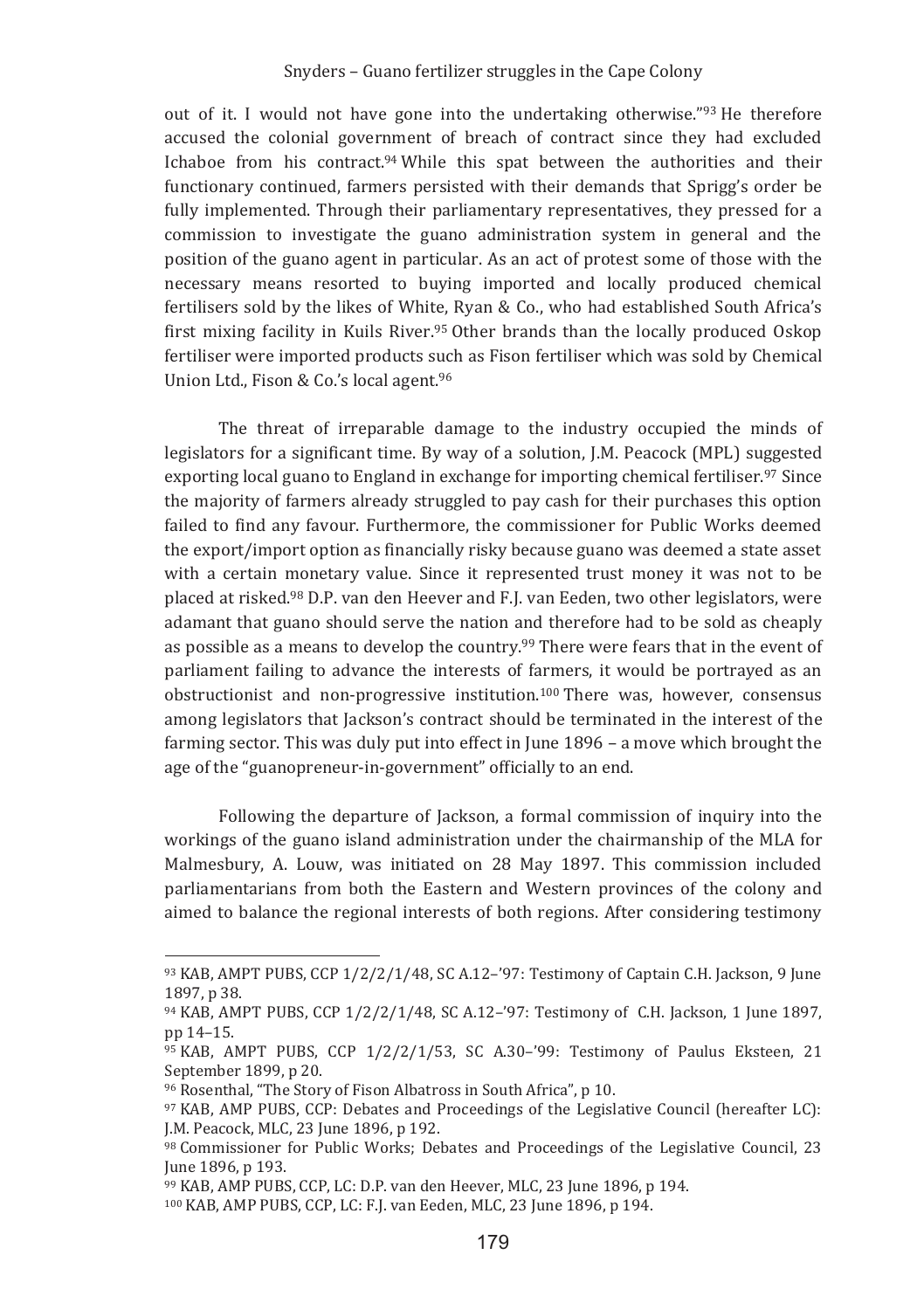from a range of stakeholders, the commission recommended the maintenance of the existing administrative system and took steps to ensure the equitable division and delivery of guano at all the colony's ports.<sup>101</sup> This recommendation was an important victory for farmers in the Eastern Province. However, the commission could not reach unanimity over other critical aspects of the local trade. Frost and Brabant, although partial to the interests of the Eastern farming sector, were vocal supporters of the principles of free trade. In a minority report they called for guano sales on the open market with no government intervention, or alternatively for commission based on the original price.<sup>102</sup> Louw and Marais, the acknowledge spokespersons for the Western farming lobby, in a minority report of their own, recommended that a uniform selling price be implemented: commission be based on a net price of  $£6.10s.5d$ ; that an amended commission or fixed salary be paid to the guano agent; and that the industry be converted into a fully state-run operation. In the end, this position prevailed and became the official government policy.

Following the conclusion of the commission's investigations, the guano islands were placed under the Guano Island Division (GID), a new sub-department of the Department of Agriculture (DOA) with effect from 1 July 1898. Notwithstanding the adverse findings about Jackson's conduct, he was reappointed in the renamed position of the superintendent of the government's guano islands. This was particularly ironic since his former assistant, Captain John Spence whom Jackson appointed during his former tenure as guano agent, was equally experienced in the management of the system. Jackson's re-appointment pointed to the existence of strong political support for the individual amongst parliamentarians who favoured a free trade policy. Farmer-politicians such as Marais, De Vos and Hofmeyr supported the unrestricted provision of farmers with a product that was affordable and of a high quality so as to advance grain farming. As previously indicated, the sentiments of men such as Iones. Louw and Schermbrucker, were closer to those of Jackson since they supported the sale of guano on the open market and the proactive prevention of a sense of entitlement amongst farmers. Another critical voice was that of A. Wilmot who argued consistently that all farmers - not only those involved in grain farming should benefit from a beneficial guano price regime.<sup>103</sup> Jackson's relationship with his new department and the farming sector, however, was critical for the further development of the local trade.

### The obstructionist superintendent, 1898-1904

Jackson's new employment as the superintendent of the Guano Islands Division (GID) differed significantly from his former position as government guano agent. Although his position was fully bureaucratised, he still retained certain discretionary powers.<sup>104</sup> A significant change as far as the farmers were concerned was the formal

<sup>&</sup>lt;sup>101</sup> KAB, AMPT PUBS, CCP 1/2/2/1/48: SC, A.12-'97, p vi.

<sup>102</sup> KAB, AMPT PUBS, CCP 2/2/1/76: SC.10-'98, p 10.

<sup>&</sup>lt;sup>103</sup> KAB, COGH: Proceedings of the Legislative Council, 23 June 1896, p 194.

<sup>&</sup>lt;sup>104</sup> KAB, AMPT PUBS, CCP 1/2/2/1/53, SC, A.30-'99; Under Secretary for Agriculture -Superintendent of the Government Guano Islands, 26 May 1899, Annexure (E) to Report.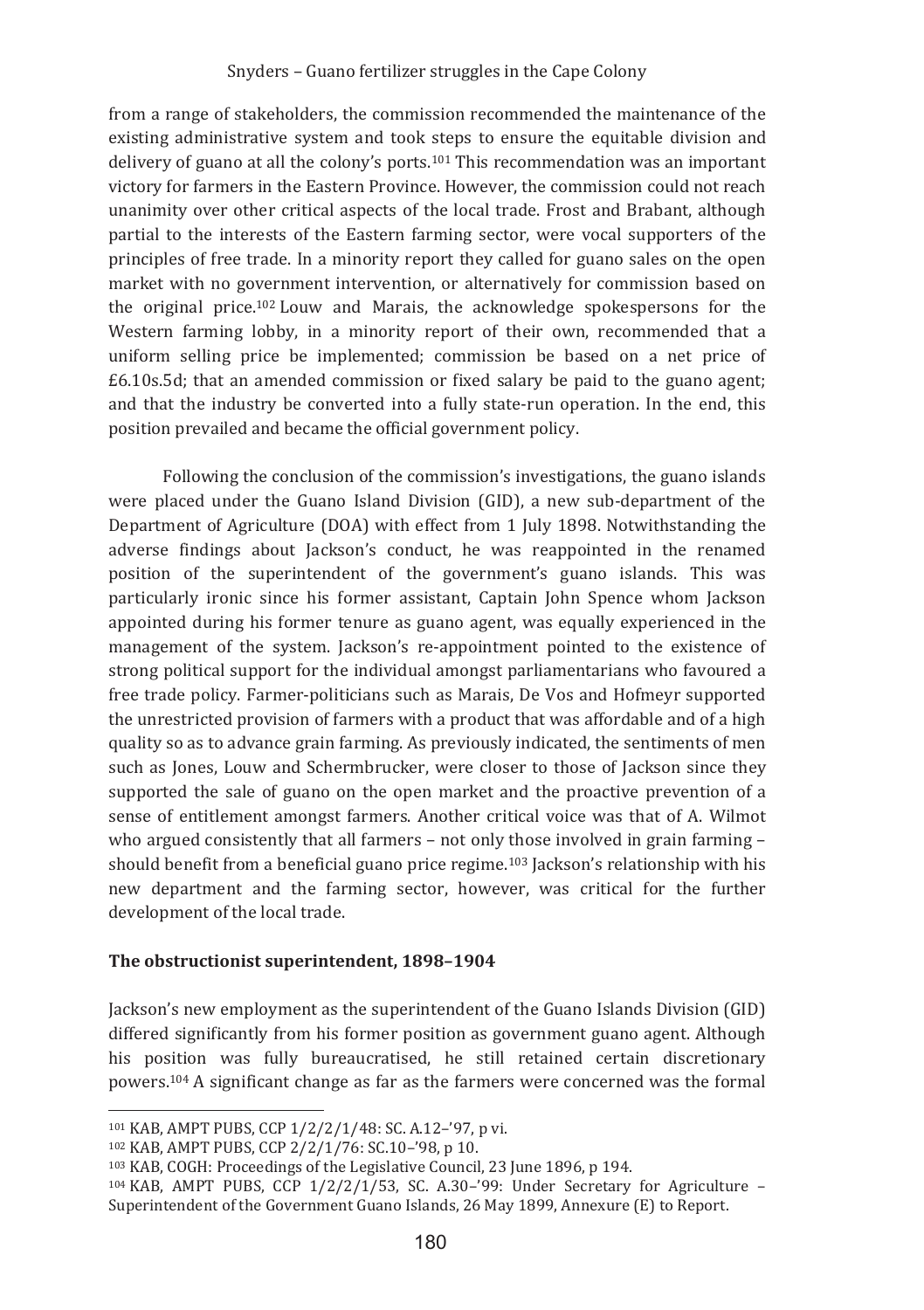provision for the extension of credit to those purchasers who were unable to pay cash. However, this discretion, as well as the acceptance of cheques as a means of payment, was never exercised under the new dispensation following an increase in the number of dishonoured cheques. Without any consultation with his superiors Jackson maintained a system of only accepting cash sales because it was less of an administrative problem.<sup>105</sup> Since a significant number of buyers preferred cheque payments, they contested Jackson's right to insist on cash. Farmers appealed to their representatives in the colonial parliament and demanded a change in the system. Jackson remained recalcitrant. In addition to an unhelpful attitude towards the farmers on several occasions he circumvented official procedures by refusing to certify particular transaction documentation that had to be submitted for audit purposes.<sup>106</sup> In another act of open defiance, he also ignored the explicit rule that prohibited the export of guano without prior permission from the agent-general by selling cargo to Bechuanaland and Rhodesia.<sup>107</sup> This was particularly cynical given the growing local agitation for the maintenance of a guano reserve and lower prices. This combination of factors led to Jackson's suspension and his service was terminated on 30 June 1899. Parliament also ordered a further enquiry into the operations of the guano administrative system with the instruction to pay particular attention to further price reductions, expenditure, customer service and the position of the superintendent.<sup>108</sup>

Although the proceedings of the investigative committee were interrupted by the looming war between Britain and the Boer republics of the Transvaal and Orange Free State, a formal report was produced and tabled in parliament before its last sitting in 1899. The committee found that the guano island service was indeed dysfunctional and that its management left much to be desired. In addition to total non-compliance with regard to standard audit regulations, serious weaknesses were identified in the marketing and sales system as a result of lackson's defiant use of an overseas-based private agent. One of the key recommendations was therefore to replace the London agent with an agent appointed by the government.<sup>109</sup> However, the outbreak of the Anglo-Boer War (South African War) of 1899-1902, delayed the implementation of most of its key recommendations. Reluctant to place the Guano Island Division in new hands at such a critical time, an ironic twist of events resulted in Jackson's re-appointment despite the severe criticism of his highly questionable management style. He continued in his post as superintendent until he passed away in 1904. The frustrations of the farmers had to wait until after the conclusion of the South African War and the signing of the Treaty of Vereeniging in 1902, before they he addressed

<sup>&</sup>lt;sup>105</sup> KAB, AMPT PUBS, CCP, HA: Honourable Heroldt, MLA, 19 September 1899, p 493.

<sup>106</sup> KAB, AMPT PUBS, CCP, HA: Honourable Beyers, MLA, 12 September 1899, p 440.

<sup>&</sup>lt;sup>107</sup> KAB, AMPT PUBS, CCP, 1/2/2/1/53, SC, A.30-'99; Testimony of K, Anderson, 26 September, 1899, p 37.

<sup>108</sup> KAB, AMPT PUBS, CCP, HA: Honourable D.J. Marais, MLA, 12 September 1899, p 439.

 $109$  KAB, AMPT PUBS, CCP  $1/2/2/1/53$ ; Report of the Select Committee (SC) on the Guano Islands (A.30-'99).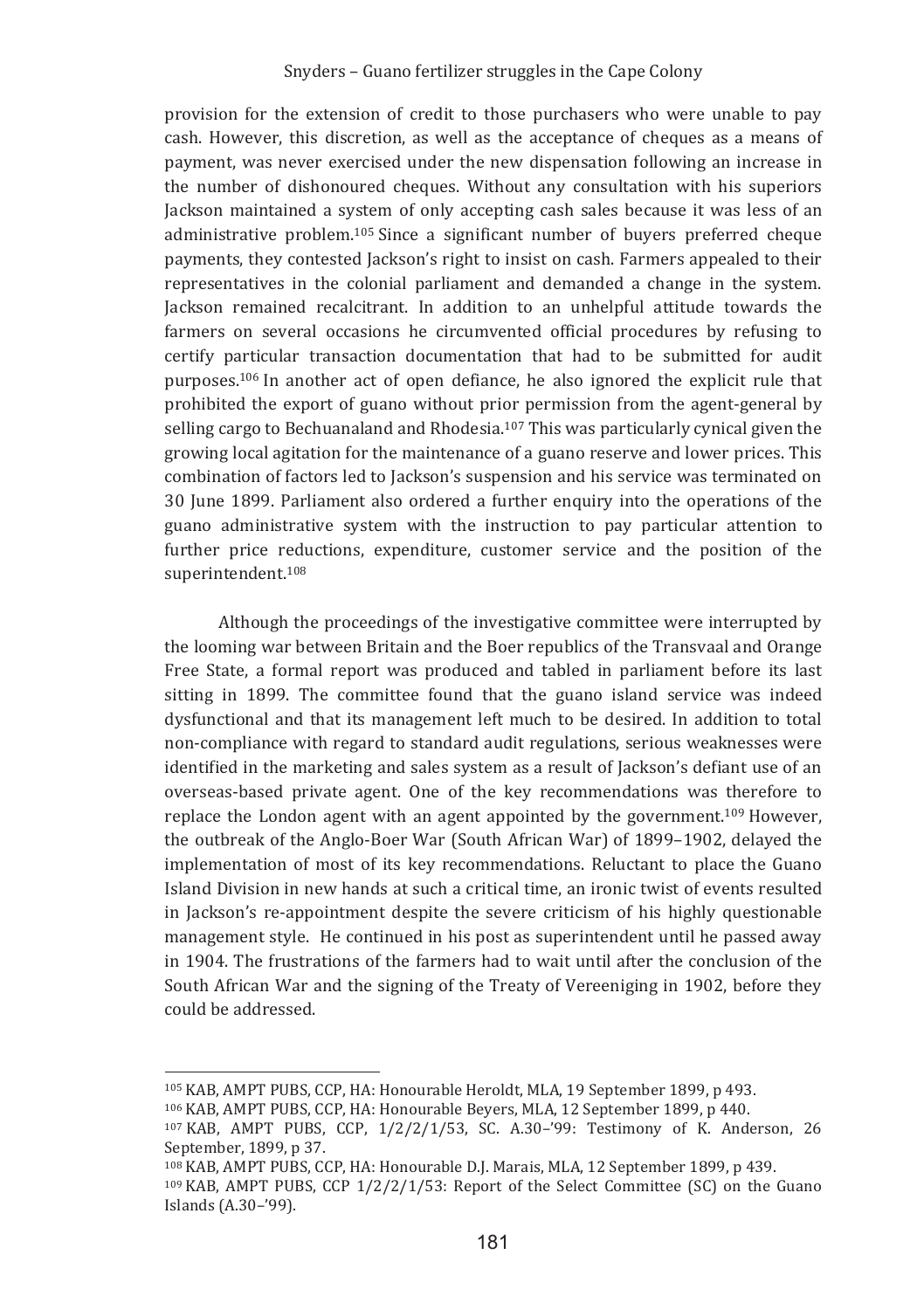#### War, depots and new quality standards, 1899-1910

The South African War (1899–1902) severely disrupted the guano supply system. As a result of limited storage facilities under war conditions, an adequate reserve could not be established at the Cape Town depot. Reserve guano therefore had to be kept on the islands. The commandeering of small sea craft for the transport of soldiers and provisions and new restrictions on coastal shipping and access control at most harbours, made the transportation of guano from the source to the distribution point in Cape Town a slow and irregular affair. In addition, overland transport became equally difficult because of the rail track blockage by the warring parties. A general shortage of rail carriages and trucks also added to the existing difficulties. On the labour front, the guano trade suffered serious staff shortages because it could not compete with the higher salaries paid by the military.<sup>110</sup> These constraints not only caused long delays in product delivery but also heightened the frustrations amongst its customers.

Following the conclusion of the war, the colonial authorities set up a system of guano depots located at selected railway stations in the heart of the Cape's wheat growing areas of the Overberg and Swartland districts to aid the farming sector. Depots were established at towns such as Malmesbury, Kalbaskraal, Mooreesburg, Piketberg (Swartland), Worcester, and Caledon (Overberg). To supply the wheat and vine growers in the north-western part of the colony and the wine-growing areas outside Cape Town, a number of dedicated guano stores were opened in the Boland (Paarl) and the Elephant's River Valley (Clanwilliam). Station masters were assigned the responsibility of supervising the sale as well as the dispatch of guano and were paid an additional allowance to compensate for the extra tasks. To ensure uniformity in the system, all guano orders had to be placed at the various depots before being transmitted to the central depot in Cape Town, from where the correct load was despatched by railway carriage to the particular destination where the order had originated. The buyer was then able to collect the fertiliser he had ordered from the station closest to his home or farm. This measure went a long way towards addressing some of the longstanding grievances of farmers in the Western Province. However, the system continued to discriminate against those in the Eastern Province who were denied the same advantages. The deficiencies of the guano management system therefore contributed towards complicating the restoration of group relations in the post-war reconstruction era. Furthermore, the issue of pricing and Jackson's opposition to the guano depot system remained contentious issues.

Consistent with his past behaviour, Jackson opposed the new depot system. He particularly questioned its effectiveness and given the seasonal nature of the demand for guano and a planned expansion of storage space at the Cape Town store, he argued that the depots were an unnecessary expenditure that in due course they

<sup>&</sup>lt;sup>110</sup> KAB, AMPT PUBS, CCP  $1/2/1/121$ : Report of the Superintendent of the Government Guano Islands, Year 1902 (G.17-1903).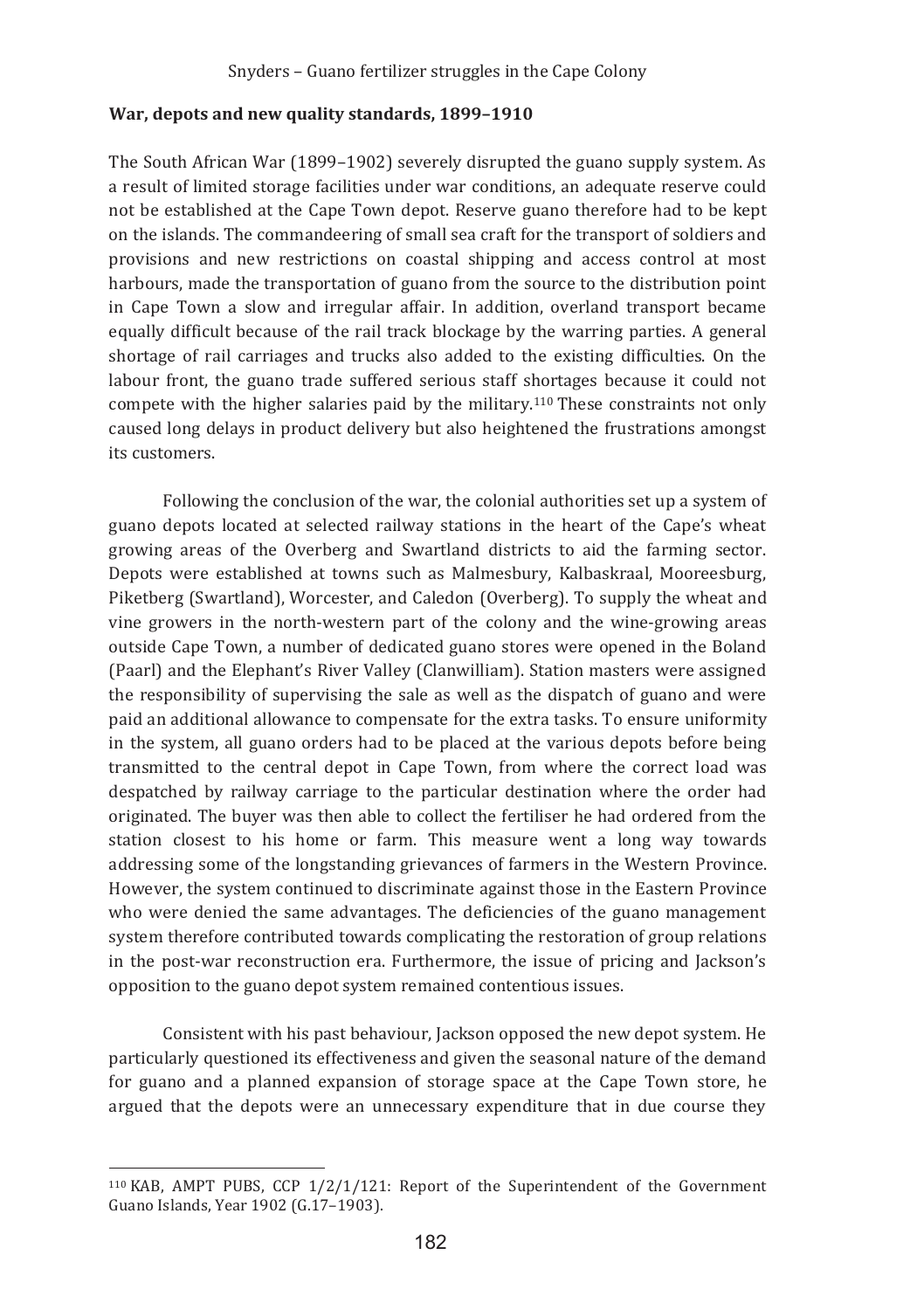would become obsolete.<sup>111</sup> However, these plans were not realised by the time of his death in 1904 when John Spence was appointed as the new superintendent. Guano depots therefore remained an integral part of the Cape's agricultural landscape for a significant period of time.

The elimination of distance in supply, however, did not stop the continued agitation for price reductions. In its response on 1 January 1906, the colonial government decided to reduce the guano price to £5 per ton in addition to providing free rail transport to any station within the boundaries of the colony.<sup>112</sup> This decision formally established supply equity to all farmers irrespective of their geographical location. In addition, in 1907 the authorities decided to institute a new commission of inquiry into the guano trade and the depot system to map their long-term plans for the sector.

The repeated appointment of commissions of inquiry creates the impression of a government lacking a coherent strategy. However, a close analysis of the debates within the colonial legislature suggests that the Cape authorities found commissions to be good tools to achieve political compromise between divergent interest groups. This was particularly important since a significant number of public representatives were farmers in their own right and they, like their counterparts with a commercial background, acted as defenders of their class interests. Commissions offered both groups a platform for engagement about the twin issues of lower prices, the extent of state involvement and the balancing of the two issues in the interests of free-trade.

The commission of inquiry under the chairmanship of James Searle began its work on 24 September 1906. Its brief, among other things, included investigating the general administration and management of the guano trade (such as depots, price, product standards, chemical fertilisers, etc.) and the investigation of the effect of the personnel structure and administrative deficiencies on the price structure of  $\frac{\text{guano}}{113}$ 

Given the recurrence of the same contentious issues, the commission found that most of the original administrative deficiencies identified by previous commissions of inquiry still existed and therefore affected the product price adversely. It also revealed the increasing popularity of chemical fertilisers and their potential to displace natural fertilisers (such as guano) within the foreseeable future. Proposals were therefore made to ensure a uniform guano standard as well as the issuance of certificates of analysis to assist farmers in making informed decisions.<sup>114</sup> The commission also recommended the closure of certain guano depots with the

 $111$  KAB, AMPT PUBS, CCP 1/2/1/126: Report of the Superintendent of the Government Guano Islands, Year 1903 (G.50-1904).

<sup>&</sup>lt;sup>112</sup> KAB, AMPT PUBS, CCP  $1/2/1/142$ : Report of the Superintendent of the Government Guano Islands, Year 1907 (G.33-1907).

<sup>&</sup>lt;sup>113</sup> KAB, COGH: Testimony of J.N. Jack, Guano Island Commission, 26 September 1906, pp 43-50.

<sup>&</sup>lt;sup>114</sup> KAB, COGH: Testimony of J.N. Jack, Guano Island Commission, 26th September 1906, p 44.